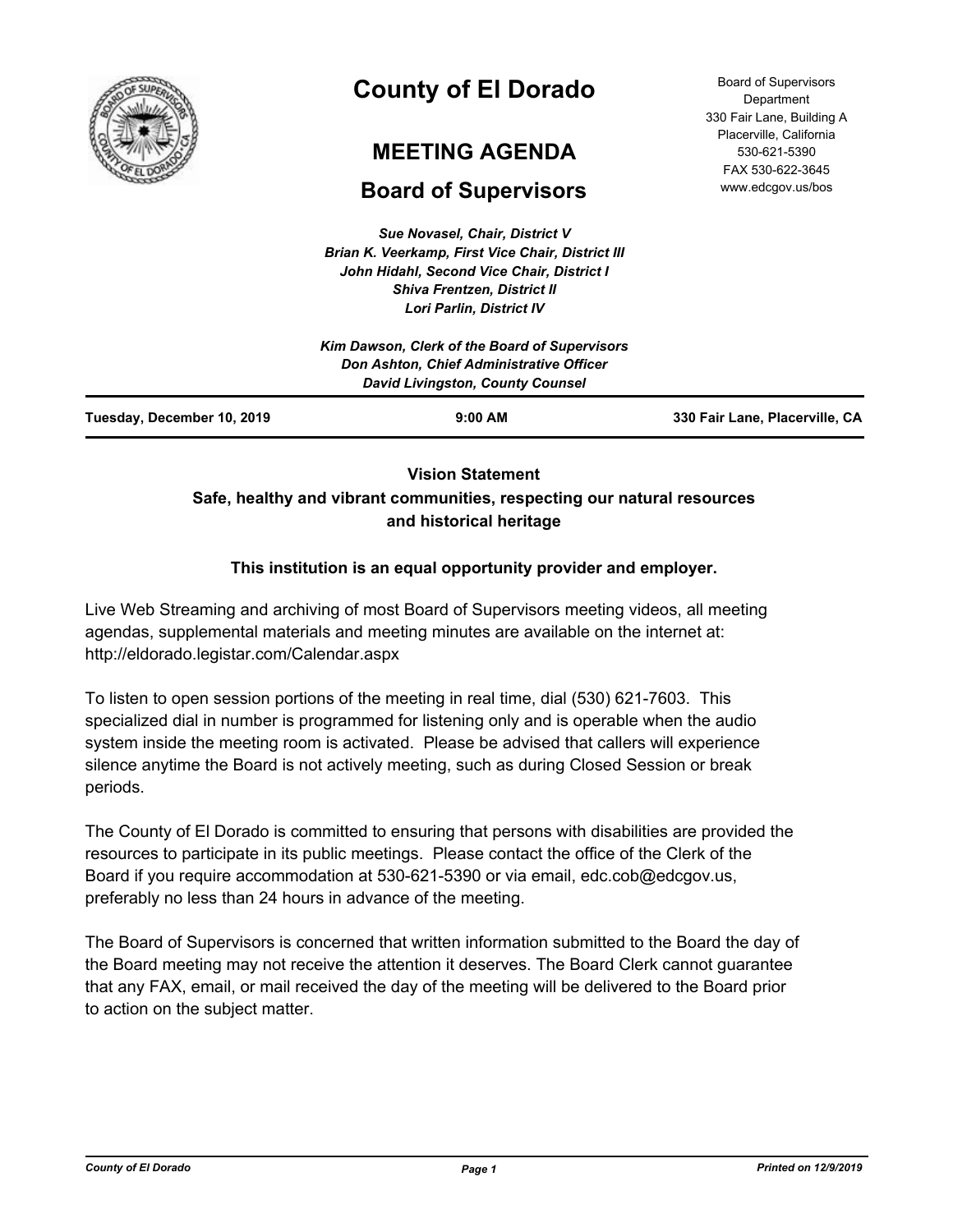The Board meets simultaneously as the Board of Supervisors and the Board of Directors of the Air Quality Management District, In-Home Supportive Services, Public Housing Authority, Redevelopment Agency and other Special Districts.

For Purposes of the Brown Act § 54954.2 (a), the numbered items on this Agenda give a brief description of each item of business to be transacted or discussed. Recommendations of the staff, as shown, do not prevent the Board from taking other action.

Materials related to an item on this Agenda submitted to the Board of Supervisors after distribution of the agenda packet are available for inspection during normal business hours in the public viewing packet located in Building A, 330 Fair Lane, Placerville or in the Board Clerk's Office located at the same address. Such documents are also available on the Board of Supervisors' Meeting Agenda webpage subject to staff's ability to post the documents before the meeting.

### **PROTOCOLS FOR PUBLIC COMMENT**

Public comment will be received at designated periods as called by the Board Chair.

Public comment on items scheduled for Closed Session will be received before the Board recesses to Closed Session.

Except with the consent of the Board, individuals shall be allowed to speak to an item only once.

On December 5, 2017, the Board adopted the following protocol relative to public comment periods. The Board adopted minor revisions to the protocol on February 26, 2019, incorporated herein:

Time for public input will be provided at every Board of Supervisors meeting. Individuals will have three minutes to address the Board. Individuals authorized by organizations will have three minutes to present organizational positions and perspectives and may request additional time, up to five minutes. At the discretion of the Board, time to speak by any individual may be extended.

Public comment on certain agenda items designated and approved by the Board may be treated differently with specific time limits per speaker or a limit on the total amount of time designated for public comment. It is the intent of the Board that quasi-judicial matters have additional flexibility depending upon the nature of the issue. It is the practice of the Board to allocate 20 minutes for public comment during Open Forum and for each agenda item to be discussed. (Note: Unless designated on the agenda, there is no Open Forum period during Special Meetings.)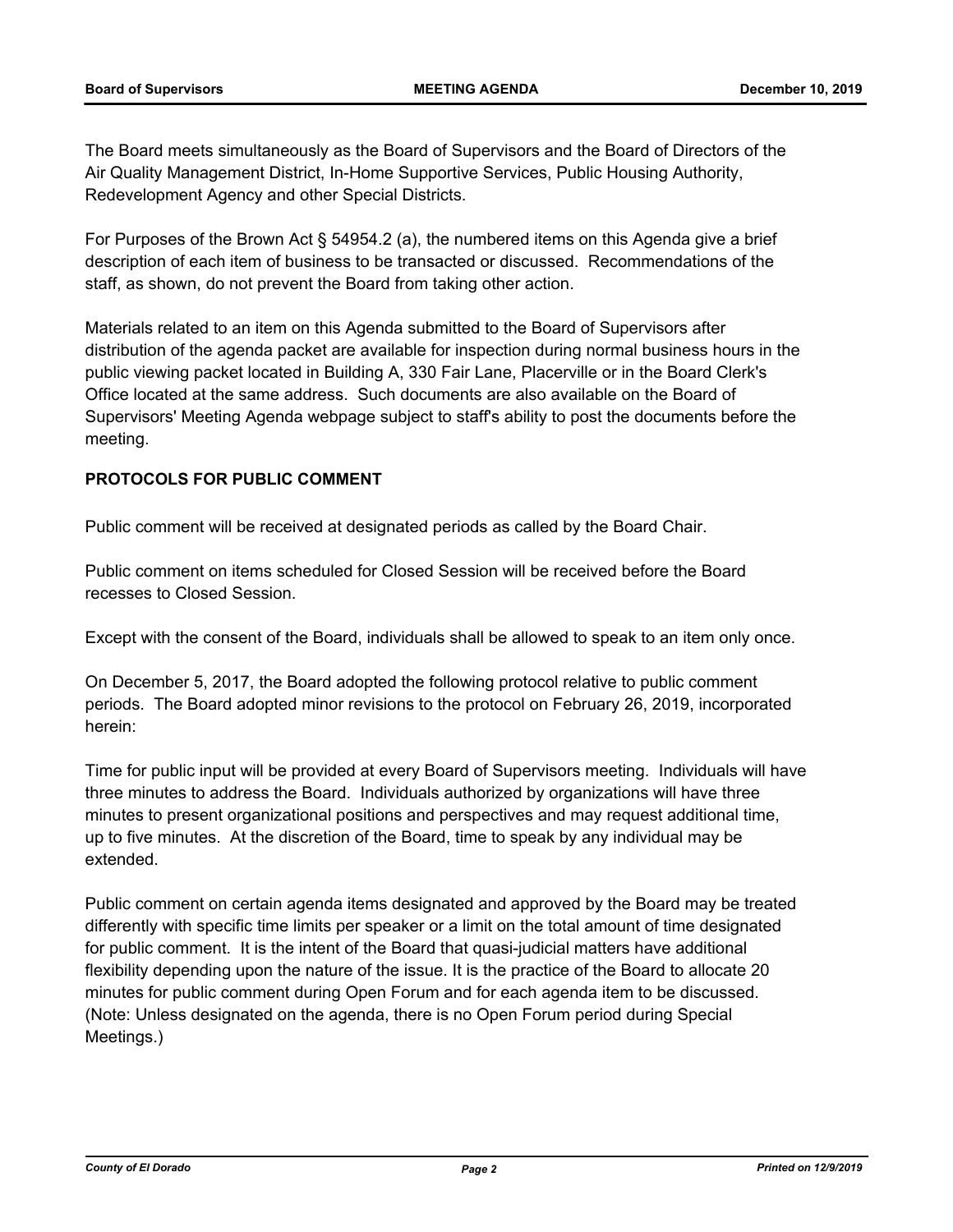Individual Board members may ask clarifying questions but will not engage in substantive dialogue with persons providing input to the Board.

If a person providing input to the Board creates a disruption by refusing to follow Board guidelines, the Chair of the Board may take the following actions:

Step 1. Request the person adhere to Board guidelines. If the person refuses, the Chair may turn off the speaker's microphone.

Step 2. If the disruption continues, the Chair may order a recess of the Board meeting.

Step 3. If the disruption continues, the Chair may order the removal of the person from the Board meeting.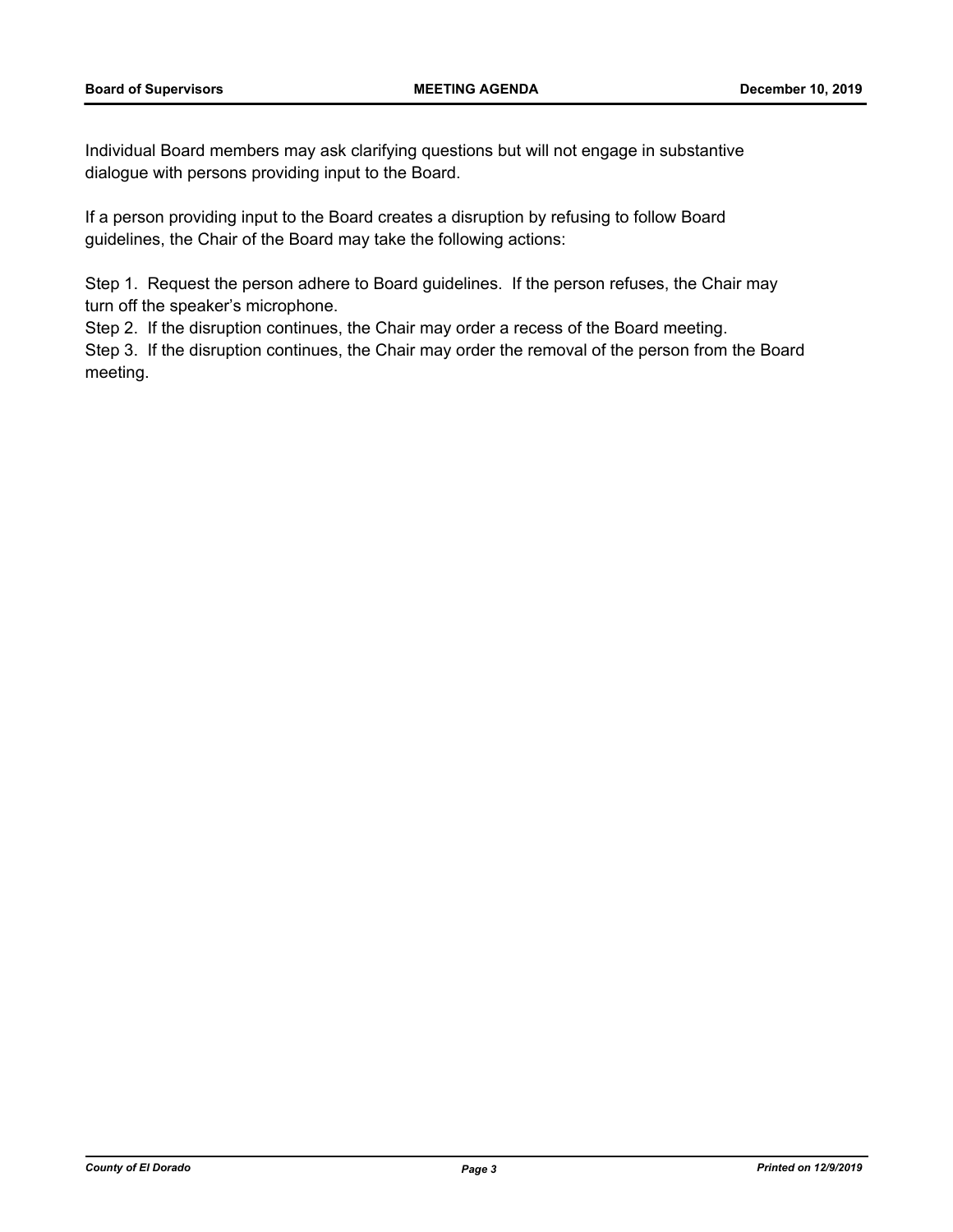### **9:00 A.M. - CALL TO ORDER**

#### **INVOCATION AND PLEDGE OF ALLEGIANCE TO THE FLAG**

#### **ADOPTION OF THE AGENDA AND APPROVAL OF CONSENT CALENDAR**

The Board may make any necessary additions, deletions or corrections to the agenda including moving items to or from the Consent Calendar and adopt the agenda and the Consent Calendar with one single vote. A Board member may request an item be removed from the Consent Calendar for discussion and separate Board action. At the appropriate time as called by the Board Chair, members of the public may make a comment on matters on the Consent Calendar prior to Board action.

#### **OPEN FORUM**

Open Forum is an opportunity for members of the public to address the Board of Supervisors on subject matter that is not on their meeting agenda and within their jurisdiction. Public comments during Open Forum are limited to three minutes per person. Individuals authorized by organizations will have three minutes to present organizational positions and perspectives and may request additional time, up to five minutes. The total amount of time reserved for Open Forum is 20 Minutes.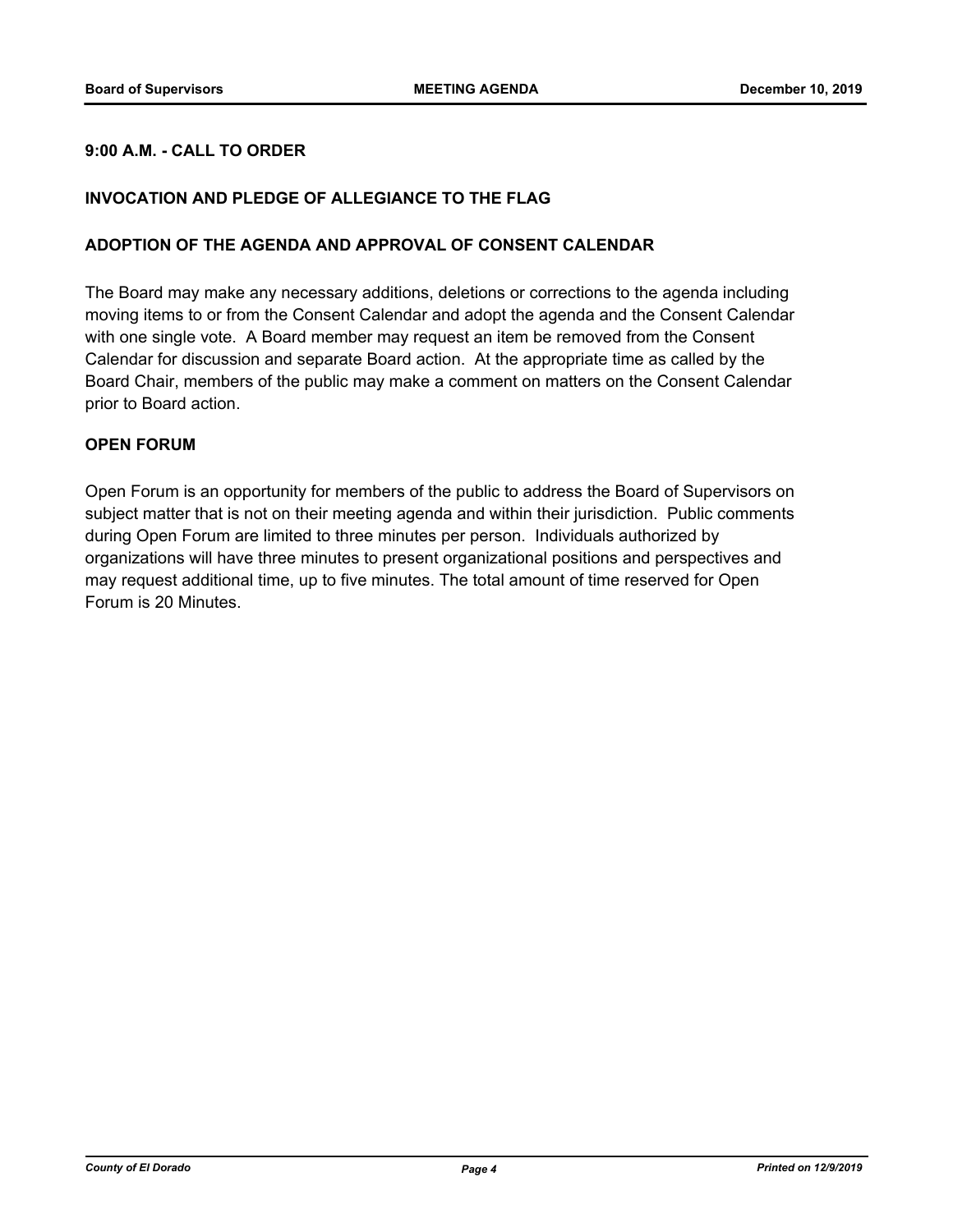#### **CONSENT CALENDAR**

**1.** [19-1765](http://eldorado.legistar.com/gateway.aspx?m=l&id=/matter.aspx?key=27089) Clerk of the Board recommending the Board approve the Minutes from the regular meeting of November 19, 2019.

#### **GENERAL GOVERNMENT - CONSENT ITEMS**

- **2.** [16-0305](http://eldorado.legistar.com/gateway.aspx?m=l&id=/matter.aspx?key=20961) Chief Administrative Office recommending the Board find that a state of emergency continues to exist in El Dorado County as a result of unprecedented tree mortality due to drought conditions and related bark beetle infestations. (Cont. 11/19/19, Item 3)
- **3.** [19-1677](http://eldorado.legistar.com/gateway.aspx?m=l&id=/matter.aspx?key=27001) Chief Administrative Office recommending the Board adopt and authorize the Chair to sign Resolution **213-2019** accepting the exchange of property tax increments for the annexation of one parcel (APN 089-010-075) into the El Dorado County Fire Protection District service area, Local Agency Formation Commission Project 2019-04.

#### **FUNDING:** N/A

**4.** [19-1686](http://eldorado.legistar.com/gateway.aspx?m=l&id=/matter.aspx?key=27010) Chief Administrative Office recommending the Board receive, review, and file annual reports for the Fiscal Year ending June 30, 2019, as required under the Mitigation Fee Act (Cal. Gov. Code §66000 et seq.) related to the development impact mitigation fee collected by the County for the benefit of various Special Districts.

> **FUNDING:** Fees collected on behalf of Special Districts; no county funding.

**5.** [19-1760](http://eldorado.legistar.com/gateway.aspx?m=l&id=/matter.aspx?key=27084) Chief Administrative Office recommending the Board approve and ratify the signature of the Chief Administrative Officer on agreements 4486 and 4487, License Agreements with Pacific Gas and Electric (PG&E) related to the use of County property by PG&E for Community Resource Centers.

#### **FUNDING:** N/A

**6.** [19-1673](http://eldorado.legistar.com/gateway.aspx?m=l&id=/matter.aspx?key=26997) Chief Administrative Office recommending the Board: 1) Approve and authorize the Chair to sign Agreement 4432 with Wittman Enterprises, LLC to provide ambulance billing services on behalf of El Dorado County; 2) Approve the Treasurer/Tax Collector to establish a zero balance bank

account to accept ambulance billing payments.

**FUNDING:** Ambulance Service Fees.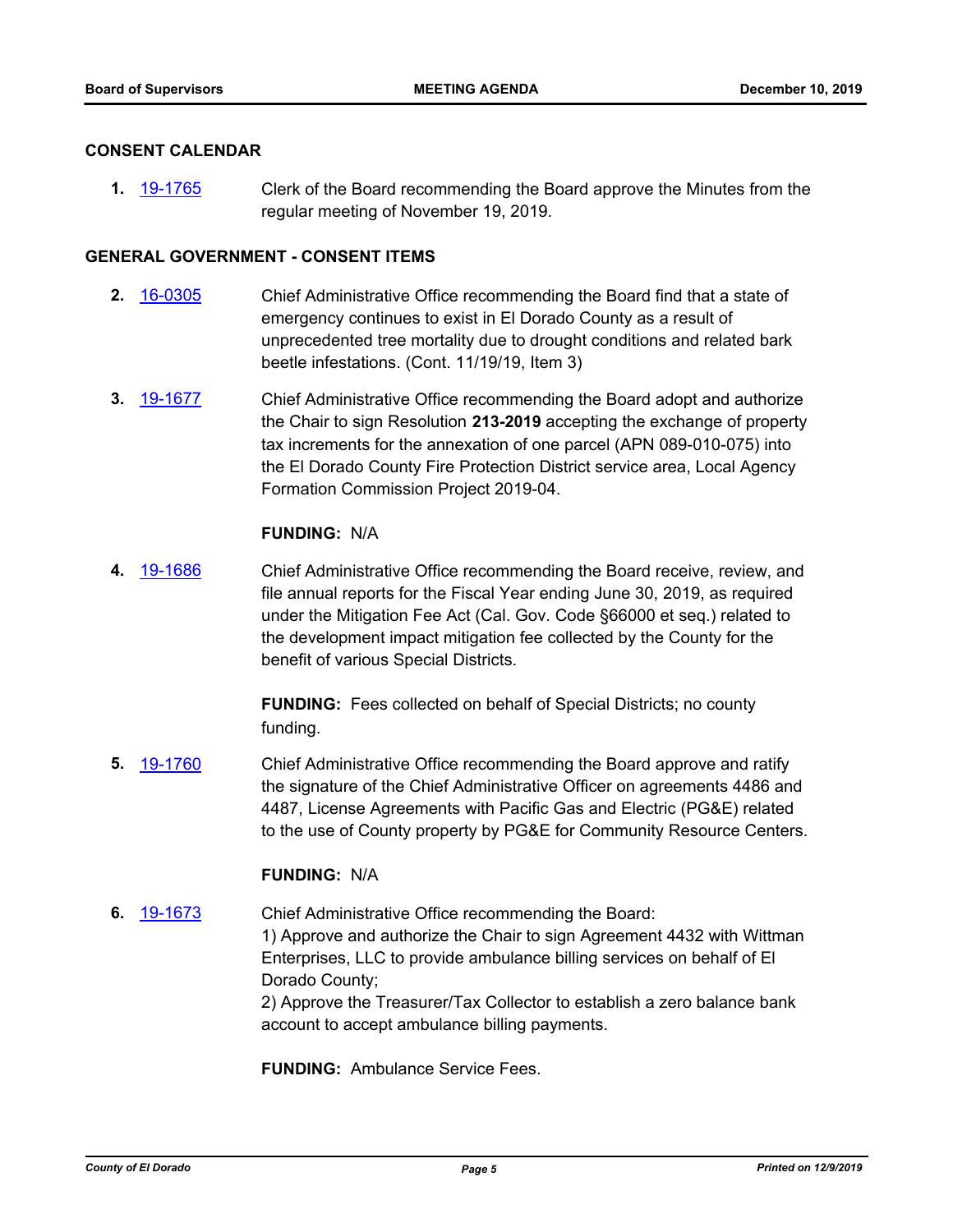**7.** [19-1823](http://eldorado.legistar.com/gateway.aspx?m=l&id=/matter.aspx?key=27147) Chief Administrative Office recommending the Board appoint the Director of Human Resources as its designated representative to negotiate the salary, compensation in the form of fringe benefits, and other related terms and conditions of employment with the candidate for Director of Library Services in accordance with Government Code section 54957.6.

**FUNDING:** This item requires no funding.

**8.** [19-1493](http://eldorado.legistar.com/gateway.aspx?m=l&id=/matter.aspx?key=26815) Chief Administrative Office, Facilities Division, recommending the Board consider the following:

> 1) Make findings pursuant to Article II, Section 210b(6) of the El Dorado County Charter that the ongoing aggregate of the work to be performed is not sufficient to warrant the addition of permanent staff; and 2) Authorize the Purchasing Agent to sign Agreement for Services 4495 with AMG Management Group LLC, pending Risk Management approval, for a not-to-exceed amount of \$169,000 and a one year term to provide ongoing facility project management and real estate due diligence services regarding Senate Bill 844 Adult Local Criminal Justice Facility Financing Placerville Jail Expansion Project and Senate Bill 81 Local Youthful Offender Rehabilitative Financing Program New Placerville Juvenile Hall Facility Project.

**FUNDING:** Senate Bills 844 and 81 grant funding.

**9.** [19-1775](http://eldorado.legistar.com/gateway.aspx?m=l&id=/matter.aspx?key=27099) Chief Administrative Office, Facilities Division, recommending the Board: 1) Approve the attached revised Facilities Workplan; and 2) Approve the attached budget transfer decreasing General Fund Contingency, Accumulative Capital Outlay (ACO) Contingency, HLP Trust Contingency, and Pioneer Park Contingency and increasing appropriations in the ACO fund to account for carryforward funding from FY 2018-19 for a variety of Capital Projects. (4/5 vote required)

**FUNDING:** General Fund, ACO Fund, HLP Fees, Pioneer Park Fees.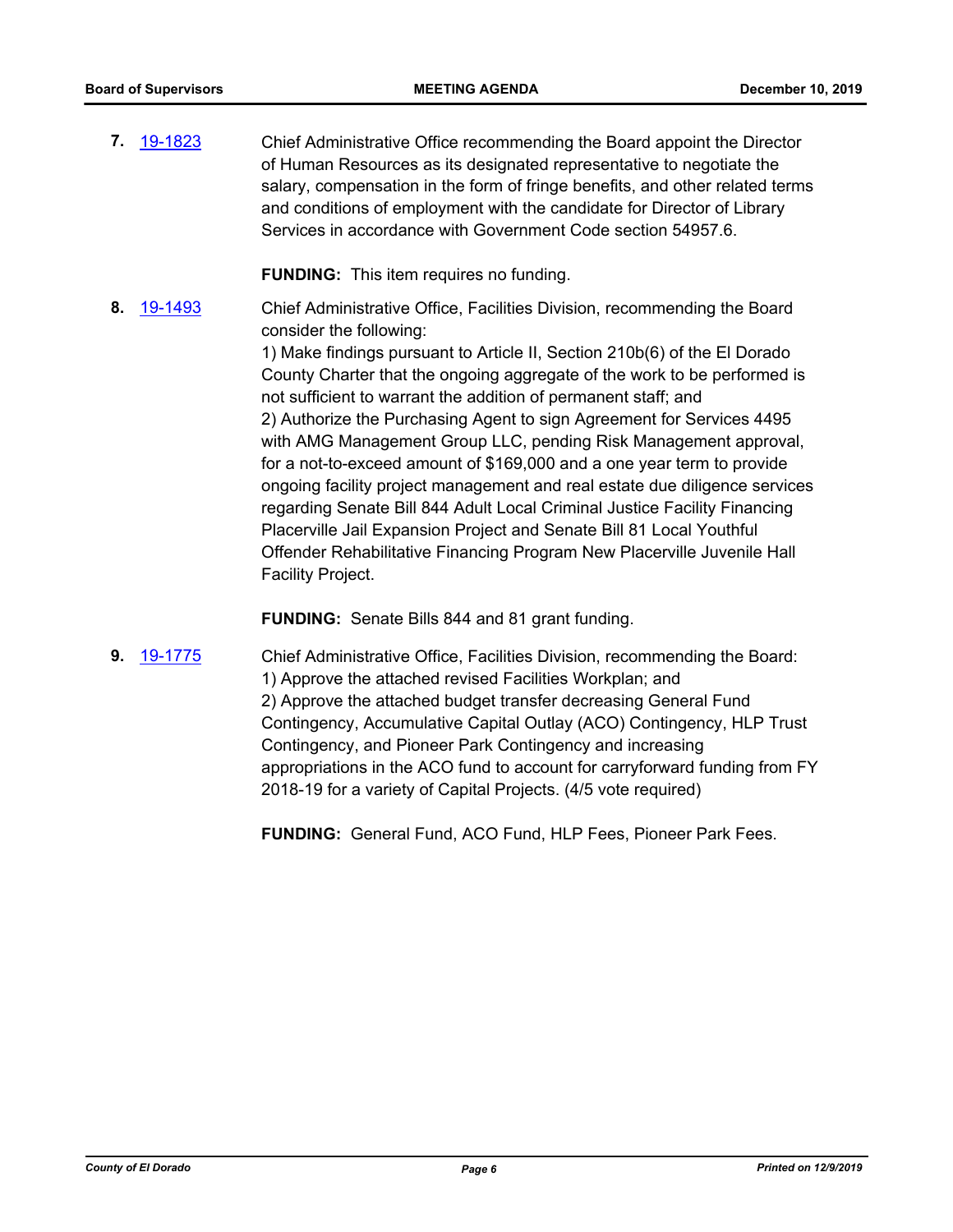| 10. 19-1494        | Chief Administrative Office, Parks Division, recommending the Board take<br>the following actions to address the sanitation issues on the Rubicon Trail:<br>1) Approve the acceptance of the following donations with gratitude:<br>a) \$4,000 from the Rock Zombies, 4 by 4 Club;<br>b) \$5,030 from Steaks n Stories (Tim & Heidi Green);<br>c) \$13,543 from Marlin and Christine Czajkowski;<br>d) \$5,000 from the Rubicon Trail Foundation; and<br>e) F550 truck from Sacramento Municipal Utility District; and<br>2) Authorize Vickie Sanders, Parks Manager, to sign the attached<br>donation agreement provided by Sacramento Municipal Utility District to<br>accept the Ford F550 truck;<br>3) Approve the addition of (1) Ford F550 Pumper Truck and (1) Septic<br>Pumper Trailer to the Board-approved Fiscal Year 2019-20 fixed asset list;<br>4) Approve the attached budget transfer recognizing donations as revenue,<br>increasing appropriations to fund the improvements to the truck, and carry<br>over the funding for the pumper trailer from FY 2018-19; and<br>5) Approve the carry-over of (1) Septic Pumper Trailer fixed asset to the<br>Board-approved fixed asset list for Fiscal Year 2019-20. |
|--------------------|--------------------------------------------------------------------------------------------------------------------------------------------------------------------------------------------------------------------------------------------------------------------------------------------------------------------------------------------------------------------------------------------------------------------------------------------------------------------------------------------------------------------------------------------------------------------------------------------------------------------------------------------------------------------------------------------------------------------------------------------------------------------------------------------------------------------------------------------------------------------------------------------------------------------------------------------------------------------------------------------------------------------------------------------------------------------------------------------------------------------------------------------------------------------------------------------------------------------------------|
|                    | <b>FUNDING:</b> Donations and State Off-Highway Vehicle (Green Sticker).                                                                                                                                                                                                                                                                                                                                                                                                                                                                                                                                                                                                                                                                                                                                                                                                                                                                                                                                                                                                                                                                                                                                                       |
| 11. 19-1727        | Clerk of the Board, based upon the recommendation of the El Dorado<br>County Early Care and Education Planning Council, recommending the<br>Board appoint Diana Lozano, Community Representative, Term Expiration<br>12/10/2023 to the El Dorado County Early Care and Education Planning<br>Council.                                                                                                                                                                                                                                                                                                                                                                                                                                                                                                                                                                                                                                                                                                                                                                                                                                                                                                                          |
| 12. 19-1725        | Election Department recommending the Board adopt and authorize the<br>Chair to sign Resolution 211-2019 consolidating local jurisdiction elections<br>with the upcoming March 3, 2020 Primary Election.                                                                                                                                                                                                                                                                                                                                                                                                                                                                                                                                                                                                                                                                                                                                                                                                                                                                                                                                                                                                                        |
|                    | <b>FUNDING: N/A</b>                                                                                                                                                                                                                                                                                                                                                                                                                                                                                                                                                                                                                                                                                                                                                                                                                                                                                                                                                                                                                                                                                                                                                                                                            |
| <b>13.</b> 19-1753 | Human Resources Department recommending the Board approve and<br>adopt the:<br>1) Agriculture, Weights & Measures department-specific class<br>specification: Wildlife Specialist;<br>2) Chief Administrative Office department-specific class specification:<br>Airport Technician I/II; and<br>3) Health and Human Services Agency department-specific class<br>specifications: Animal Shelter Supervisor and Energy/Weatherization                                                                                                                                                                                                                                                                                                                                                                                                                                                                                                                                                                                                                                                                                                                                                                                          |

**FUNDING:** N/A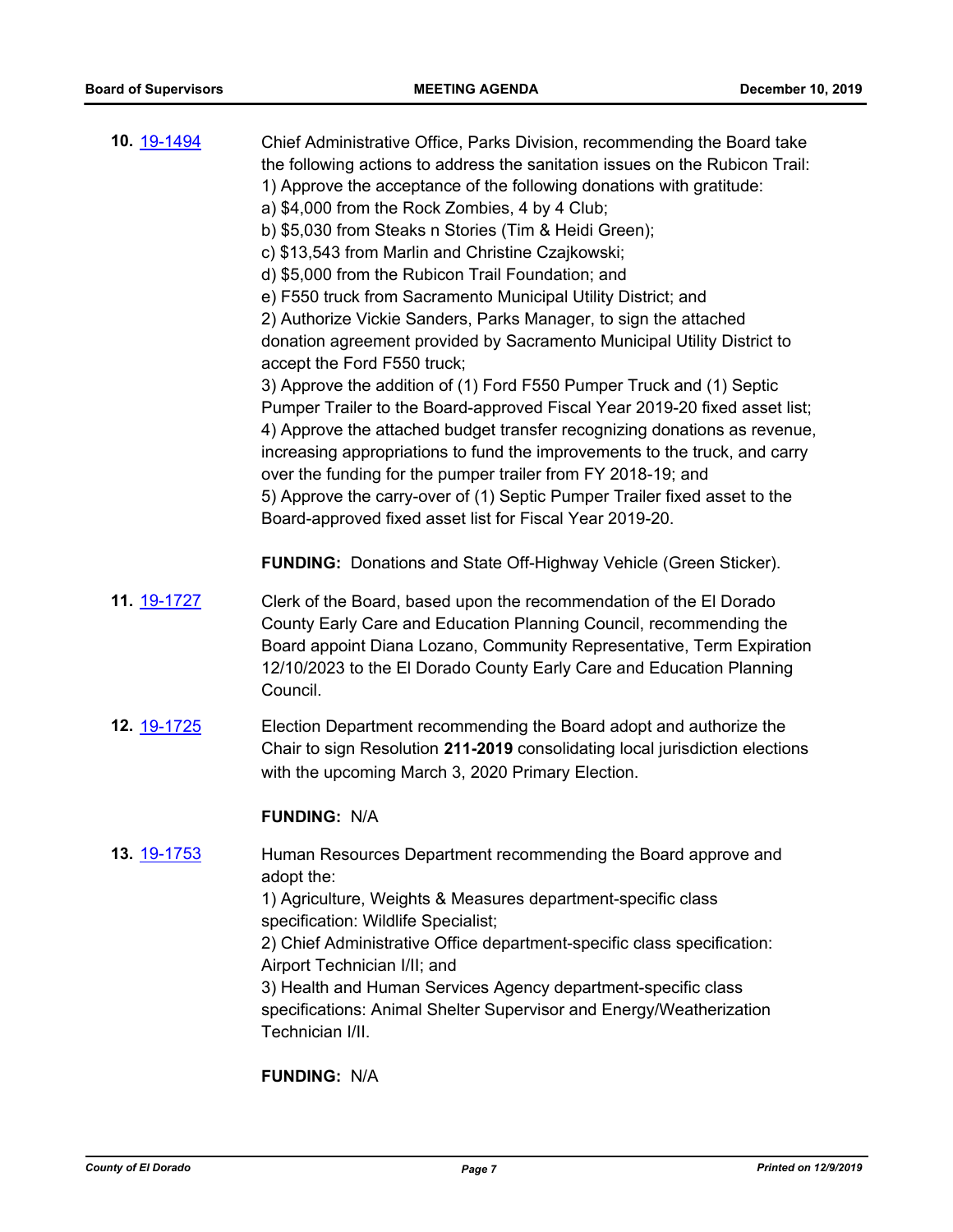**14.** [19-1751](http://eldorado.legistar.com/gateway.aspx?m=l&id=/matter.aspx?key=27075) Human Resources Department recommending the Board: 1) Approve and adopt Board of Supervisors Policy E-6 - Volunteer Policy (Attachment A); and 2) Grant the Director of Human Resources the authority to make any minor or technical changes necessary to documents relating to this Volunteer Policy (Attachments B-G in this item and any others that may be created in the future), with County Counsel and Risk Management approval.

#### **FUNDING:** N/A

**15.** [19-1654](http://eldorado.legistar.com/gateway.aspx?m=l&id=/matter.aspx?key=26978) Human Resources Department recommending the Board approve and authorize the Chair to sign Resolution **209-2019** to replace Resolution 385-85 relating to self-insurance and claim adjustment procedures.

#### **FUNDING:** N/A

**16.** [19-1198](http://eldorado.legistar.com/gateway.aspx?m=l&id=/matter.aspx?key=26521) Supervisor Hidahl and the Veterans Affairs Commission recommending the Board approve the **Final Passage** (Second Reading) of Ordinance **5113** to repeal County Ordinance Code Article VIII. *Veterans Affairs Commission,* Chapter 2.20.510 et. seq. pursuant to Board direction on June 25, 2019. (Cont. 11/19/19, Item 32)

#### **Staff recommending this matter be Continued to January 7, 2020.**

**17.** [19-1828](http://eldorado.legistar.com/gateway.aspx?m=l&id=/matter.aspx?key=27152) Supervisors Hidahl and Veerkamp recommending the Board reconsider the action taken on November 19, 2019 (Legistar 19-1198) regarding Resolution 196-2019 adopting new bylaws for the Veterans Affairs Commission, and the approval of an ordinance to repeal County Ordinance Code Article VIII Veterans Affairs Commission.

#### **FUNDING:** N/A

#### **18.** [19-1764](http://eldorado.legistar.com/gateway.aspx?m=l&id=/matter.aspx?key=27088) Supervisor Parlin recommending the Board:

1) Find that a public benefit is derived from supporting the Gold Trail Grange's effort to seal and insulate the main meeting hall ceiling; and 2) Approve and authorize the Chief Administrative Officer to sign a funding Agreement, consistent with the County's standard form and upon the approval of County Counsel, with the Gold Trail Grange authorizing payment of the \$5,000 community funding contribution in support of these efforts.

**FUNDING:** Community Funding.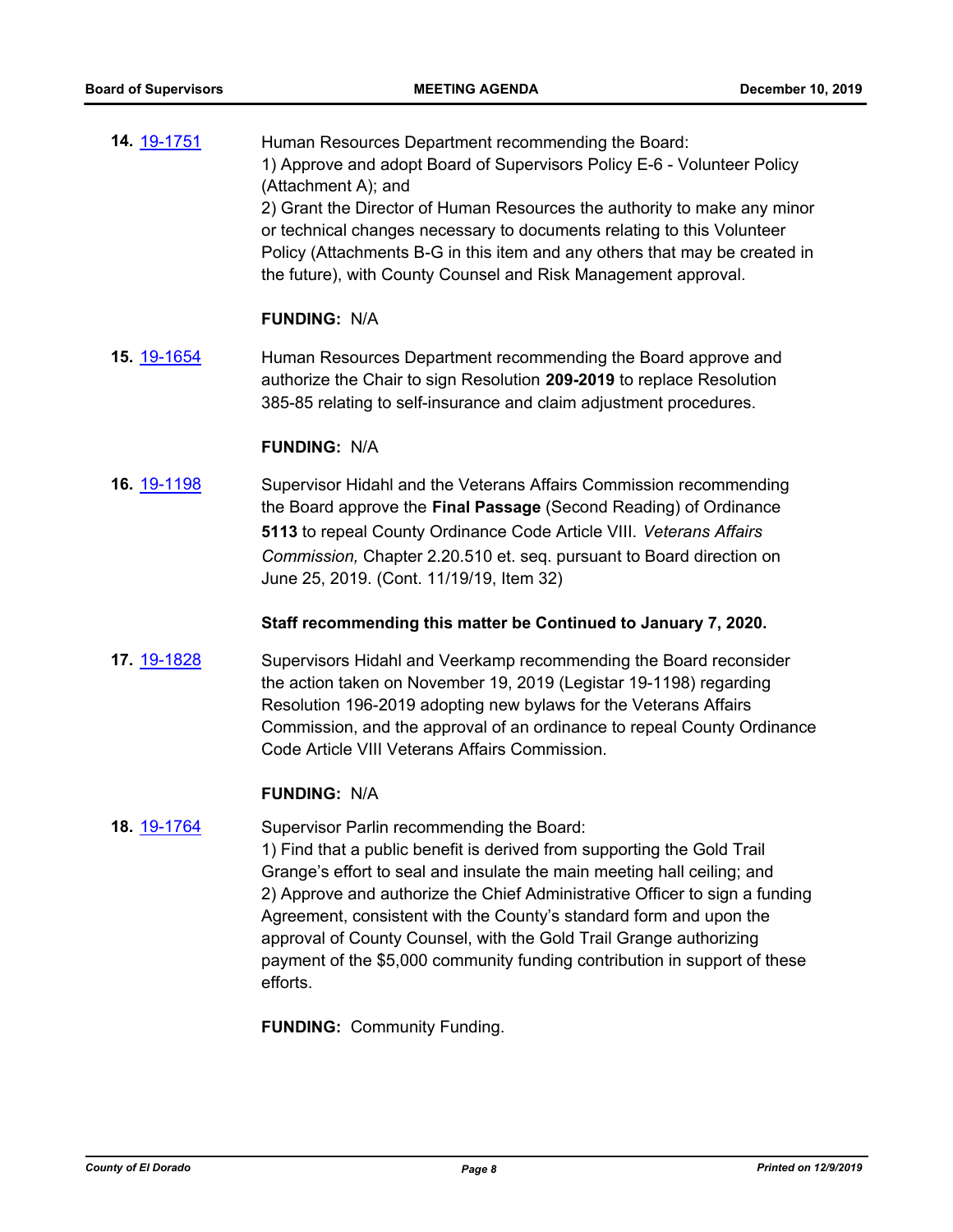#### **HEALTH AND HUMAN SERVICES - CONSENT ITEMS**

**19.** [19-1652](http://eldorado.legistar.com/gateway.aspx?m=l&id=/matter.aspx?key=26976) Child Support Services recommending the Board approve and authorize the continuation of perpetual agreement 3270 with SurveyMonkey, for a subscription amount of \$37 per month, for a website membership subscription.

**FUNDING:** State/Federal Funding.

**20.** [19-0543](http://eldorado.legistar.com/gateway.aspx?m=l&id=/matter.aspx?key=25864) Health and Human Services Agency recommending the Board adopt and authorize the Chair to sign Resolution **212-2019,** transferring responsibility of the currently established imprest cash account for the Emergency Medical Services in the amount of \$100 from the Health and Human Services Agency to the Chief Administrative Office.

#### **FUNDING:** General Fund.

**21.** [19-1195](http://eldorado.legistar.com/gateway.aspx?m=l&id=/matter.aspx?key=26518) Health and Human Services Agency, Veterans Affairs program recommending the Board:

> 1) Approve and authorize the Chair to sign the California Department of Veterans Affairs "County Subvention Program Certificate of Compliance" and the "Medi-Cal Cost Avoidance Program Certificate of Compliance" for Fiscal Year 2019-2020 for the participation in each of these programs; 2) Authorize the County Veterans Service Officer to actively participate in the promotion of the California Veterans License Plate program under California Military and Veterans Code Section 972.1: and 3) Authorize the use of special interest license plate fees, in accordance with California Military and Veterans Code Section 972.2, which are deposited in a special revenue fund for extra help staffing in the Veterans Program.

**FUNDING:** State & Federal Funding \$70,937 State subvention funding \$57,100, Federal matching funds \$4,143, and Special Revenue funds \$9,694.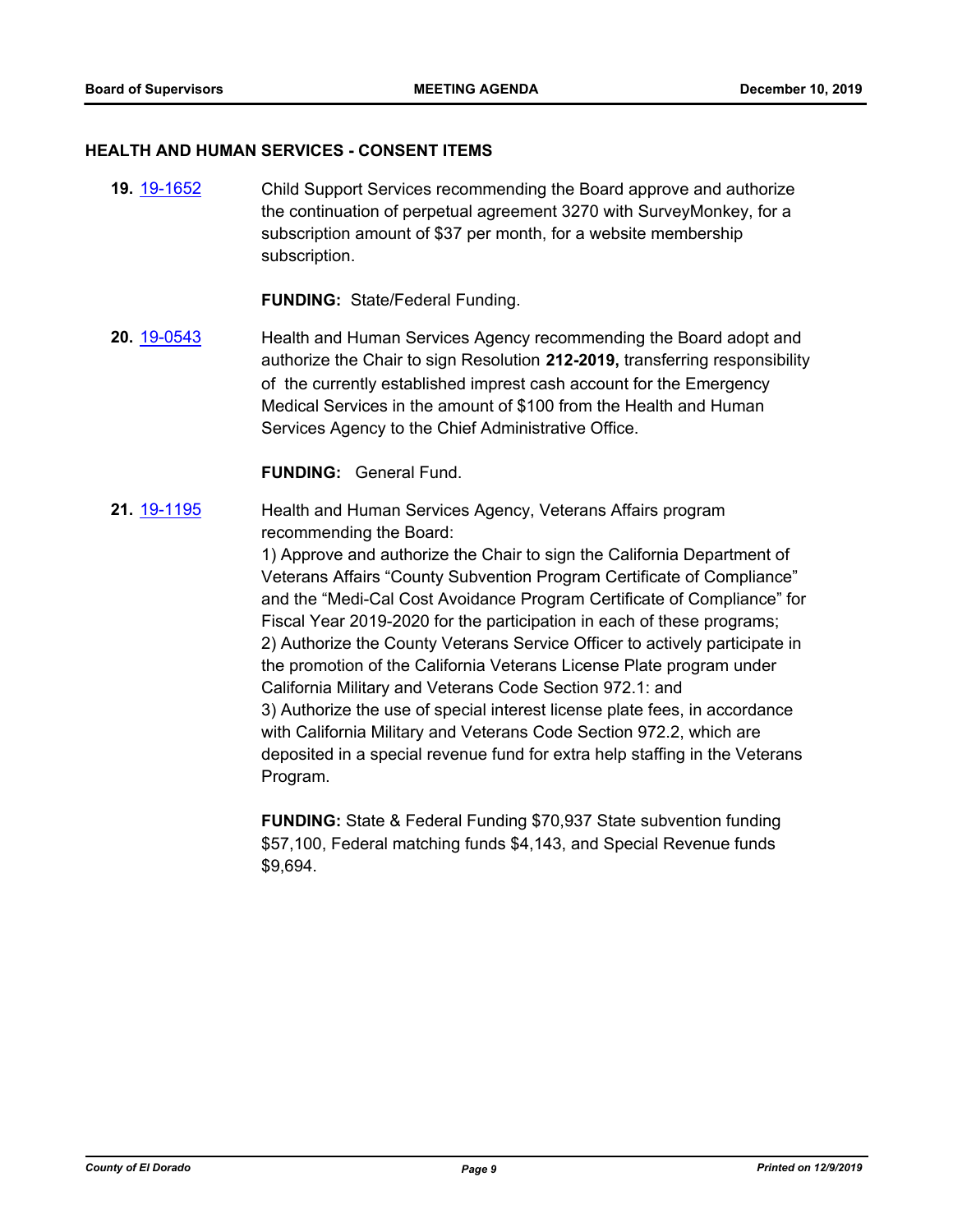| 22. 19-1676        | Health and Human Services Agency recommending the Board:<br>1) Approve and authorize the Chair to sign non-financial Standard<br>Agreement 18-95241 (County Agreement 4408) and the accompanying<br>Certification Form CCC 04/2017 with the California Department of Health<br>Care Services that establishes terms and conditions for the provision of<br>mental health services, with a retroactive effective date of July 1, 2018<br>through June 30, 2021;<br>2) Authorize the Health and Human Services Agency Director, or designee,<br>to execute further documents relating to Standard Agreement 18-95241, if<br>any, provided that the amendments do not eliminate the funding streams,<br>do not change the term, and contingent upon approval by County Counsel<br>and Risk Management; and<br>3) Authorize the Health and Human Services Agency Director, or designee,<br>to continue to administer Agreement 18-95241 and execute any<br>subsequent documents relating to said Agreement, including<br>programmatic reports. |
|--------------------|--------------------------------------------------------------------------------------------------------------------------------------------------------------------------------------------------------------------------------------------------------------------------------------------------------------------------------------------------------------------------------------------------------------------------------------------------------------------------------------------------------------------------------------------------------------------------------------------------------------------------------------------------------------------------------------------------------------------------------------------------------------------------------------------------------------------------------------------------------------------------------------------------------------------------------------------------------------------------------------------------------------------------------------------|
|                    | <b>FUNDING:</b> There is no funding included in this Agreement; however, it<br>establishes the requirements to receive funding from various mental health<br>funding sources.                                                                                                                                                                                                                                                                                                                                                                                                                                                                                                                                                                                                                                                                                                                                                                                                                                                              |
| 23. 19-1763        | Health and Human Services Agency recommending the Board recognize<br>Cathy Dunbar upon her retirement from the County of El Dorado Health and<br>Human Services Agency, and approve the Chair to sign a Proclamation<br>recognizing Cathy's service and dedication to clients of the Public Health<br>Division of the Health and Human Services Agency.                                                                                                                                                                                                                                                                                                                                                                                                                                                                                                                                                                                                                                                                                    |
| 24. 19-1595        | Health and Human Services Agency recommending the Board:<br>1) Approve and authorize the Chair to sign Agreement for Services 4413<br>with Arts and Culture El Dorado, for the provision of the Mental Health<br>Services Act/Prevention and Early Intervention, "Expressive Therapies"<br>project, for the term upon execution through June 30, 2020, with a<br>maximum contractual obligation of \$100,000; and<br>2) Authorize the Purchasing Agent, or designee, to execute further<br>documents relating to Agreement for Services 4413, including<br>amendments which do not increase the maximum dollar amount or term of<br>the Agreement, and contingent upon approval by County Counsel and Risk<br>Management.                                                                                                                                                                                                                                                                                                                  |
|                    | <b>FUNDING:</b> 100% State Funding: Mental Health Services Act.                                                                                                                                                                                                                                                                                                                                                                                                                                                                                                                                                                                                                                                                                                                                                                                                                                                                                                                                                                            |
| <b>25.</b> 19-1726 | Health and Human Services Agency recommending the Board recognize                                                                                                                                                                                                                                                                                                                                                                                                                                                                                                                                                                                                                                                                                                                                                                                                                                                                                                                                                                          |

Michelle McCann Hardie upon her retirement from the County of El Dorado Health and Human Services Agency, and approve the Chair to sign a Proclamation recognizing Michelle's service and dedication to the families in the Public Health Division of the Health and Human Services Agency.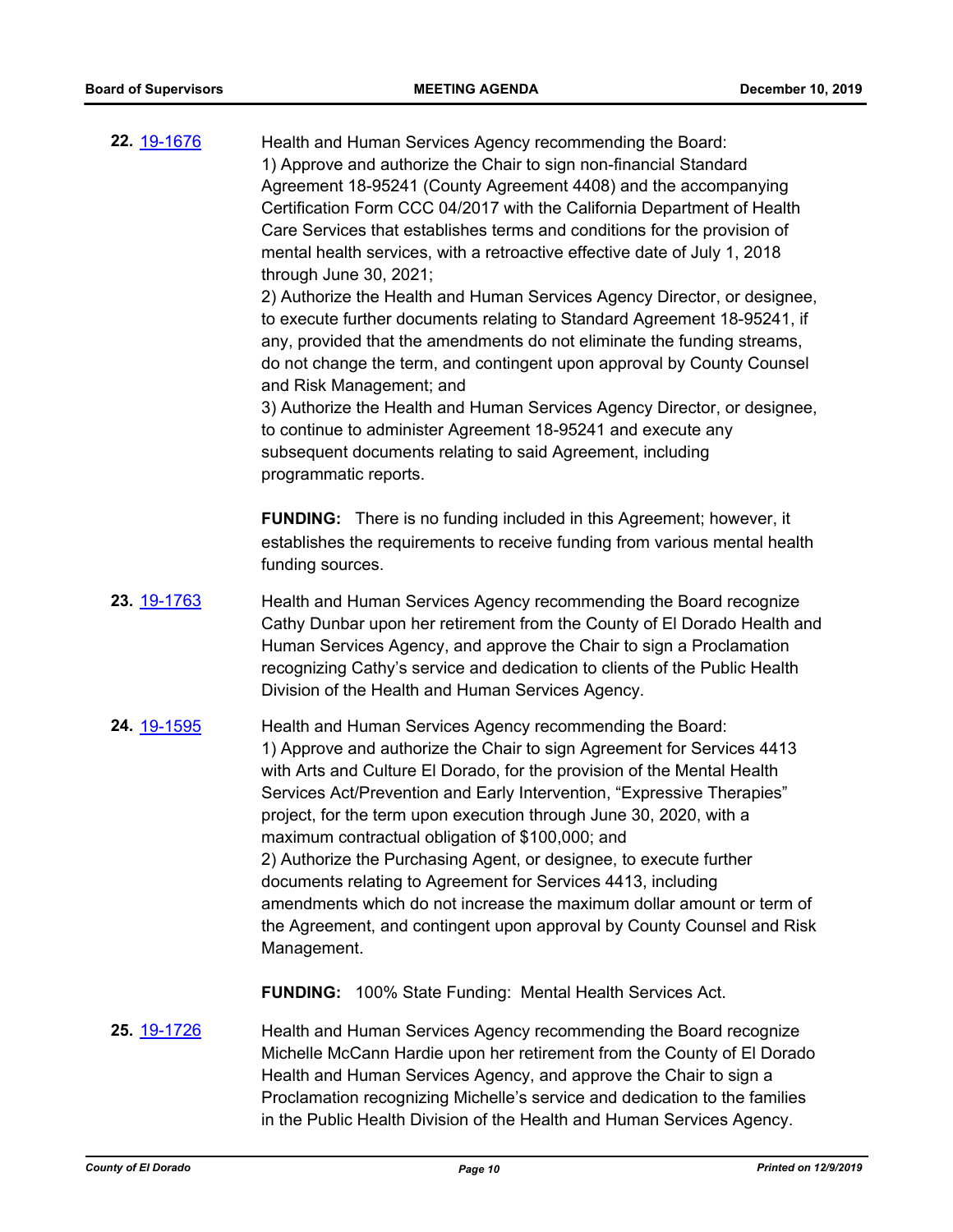**26.** [19-1735](http://eldorado.legistar.com/gateway.aspx?m=l&id=/matter.aspx?key=27059) Health and Human Services Agency (HHSA) recommending the Board, acting as the governing body for the Public Housing Authority: 1) Authorize the submission of a funding application to the US Department of Housing and Urban Development, Office of Public and Indian Housing, for the Family Unification Program; 2) Delegate authority to the Director of Health and Human Services to sign the Family Unification Program funding application as the Housing Authority Representative; and 3) Direct HHSA to return to the Board with the agreement and related Budget Amendment, if awarded.

**FUNDING:** Federal Funding.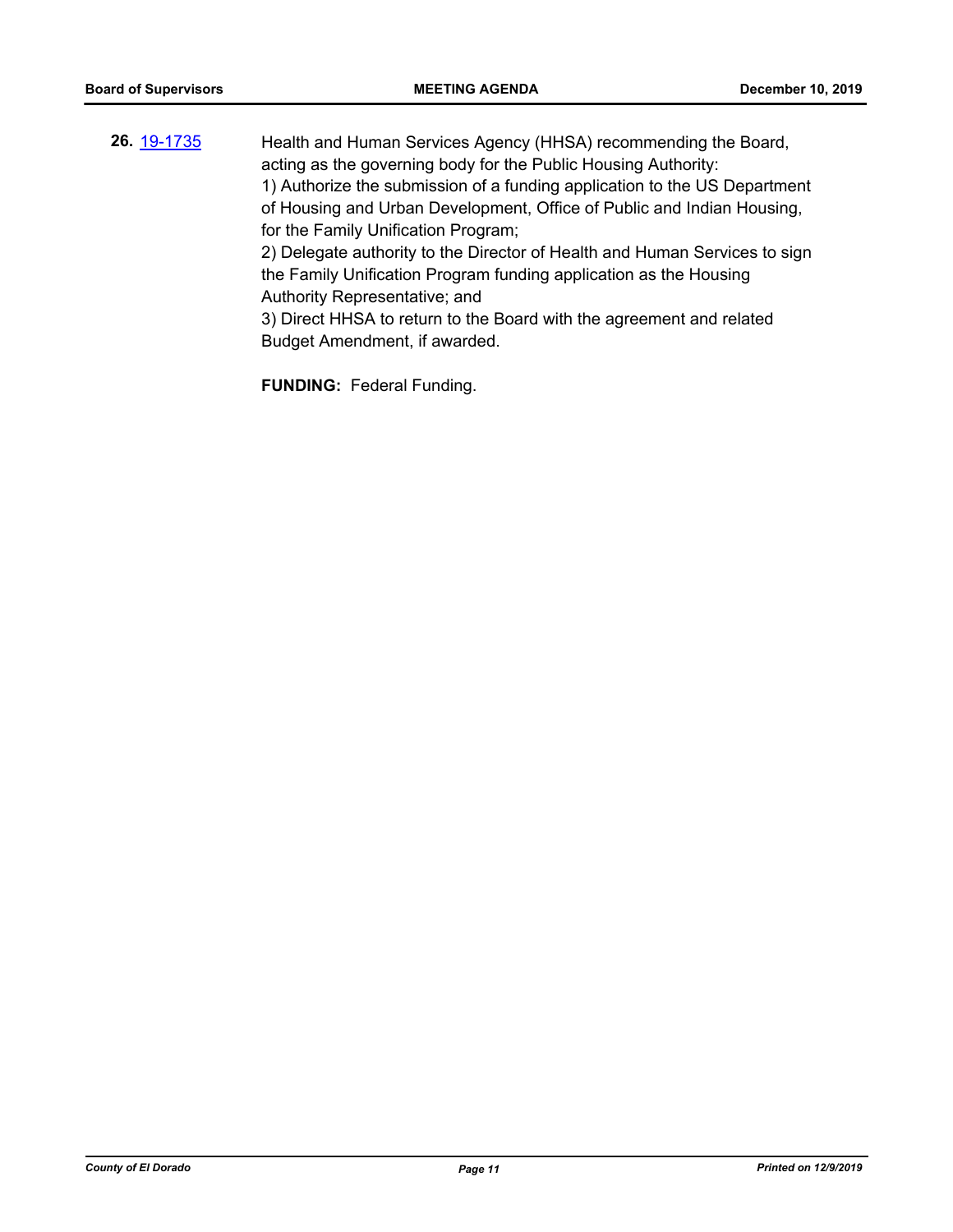#### **LAND USE AND DEVELOPMENT - CONSENT ITEMS**

**27.** [19-1608](http://eldorado.legistar.com/gateway.aspx?m=l&id=/matter.aspx?key=26932) Department of Transportation recommending the Board: 1) Approve the addition of one (1) air compressor trailer to the Department of Transportation's FY 2019-20 Fixed Asset List totaling \$22,500; and 2) Approve the \$22,500 price decrease on the Fixed Asset List for the paving machine bringing the revised budget from \$280,076.08 to \$257,576.08.

> **FUNDING:** Road Repair and Accountability Act of 2017 (SB1-RMRA). (State Funding)

**28.** [19-1057](http://eldorado.legistar.com/gateway.aspx?m=l&id=/matter.aspx?key=26379) Department of Transportation recommending the Board: 1) Approve and authorize the Chair to sign a Budget Transfer adjusting the Fleet and Code Enforcement budgets for Fiscal Year 2019-20 to accommodate three (3) replacement additions and one (1) new vehicle; 2) Authorize the Purchasing Agent to utilize the State of California competitively bid contract 1-18-23-23A, 1-18-23-20D and 1-18-23-23D, for the acquisition of one (1) Ford Transit, one (1) Chevrolet Equinox, one (1) Chevrolet Colorado, and one (1) Chevrolet Traverse for the Department of Transportation, Fleet Services Unit;

> 3) Authorize the Purchasing Agent to sign a purchase order to the awarded state vendor, Elk Grove Auto/Winner Chevrolet of Elk Grove, CA. in the amount of \$78,221.44 plus applicable delivery, fees and taxes (estimated at \$6,147.33) for a one time purchase for one (1) Chevrolet Equinox, one (1) Chevrolet Colorado and one (1) Chevrolet Traverse following Board approval;

> 4) Authorize the Purchasing Agent to sign a purchase order to the awarded state vendor, Downtown Ford of Sacramento, CA. in the amount of \$35,251.00 plus applicable delivery, fees and taxes (estimated at \$2,664.45) for a one time purchase for one (1) Ford Transit following Board approval; and

5) Make findings that these purchases are exempt from competitive bidding in accordance with Purchasing Ordinance 3.1.16, Section D. (4/5 Vote required to approve the budget amendment)

**FUNDING:** Fleet Internal Service Fund.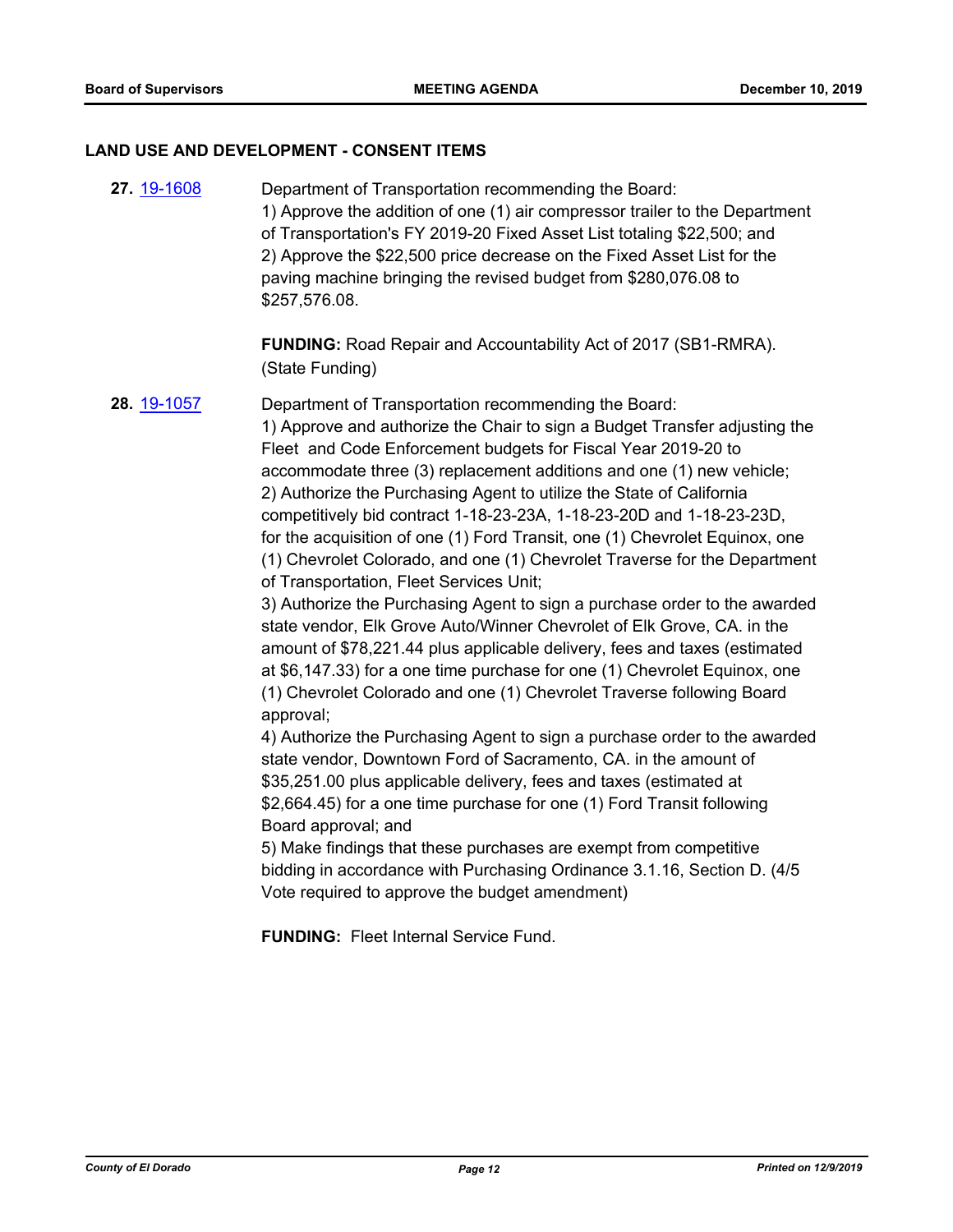**29.** [19-1342](http://eldorado.legistar.com/gateway.aspx?m=l&id=/matter.aspx?key=26663) Department of Transportation recommending the Board: 1) Adopt and authorize the Chair to sign Resolution **215-2019**, thereby amending the FY 2019-20 Authorized Personnel Allocation Resolution for the Department of Transportation, deleting one vacant 1.0 FTE Associate Land Surveyor position;

2) Approve the addition of one (1) unmanned aerial vehicle to the Fiscal Year 2019-20 Fixed Asset List totaling \$34,000;

3) Approve additional funds to cover the costs of training, computer equipment and software, and other accessories for the unmanned aerial vehicle in the amount of \$19,400, to the Fiscal Year 2019-20 organization code 3620200; and

4) Approve and authorize the Chair to sign a budget transfer adjusting the budget for Fiscal Year 2019-20 to allow for the purchase of the unmanned aerial vehicle and related expenses (4/5 vote required).

#### **FUNDING:** Road Fund.

**30.** [19-1730](http://eldorado.legistar.com/gateway.aspx?m=l&id=/matter.aspx?key=27054) Department of Transportation recommending the Board consider the following for the Industrial Drive/Missouri Flat Road Signalization Project, CIP 73366/36105053:

> 1) Authorize Department of Transportation staff to continue with the interim phase, final design, and construction for the project; and

2) Delegate to the Director of Transportation the ability to:

a) Approve and adopt the Plans and Contract Documents and sign the Plans;

b) Authorize advertisement for construction bids;

c) Award the Construction Contract to the lowest responsive, responsible bidder;

d) Approve and sign the Construction Contract, subject to final review and approval by County Counsel and Risk Management; and

e) Authorize the Director of Transportation to sign an Escrow Agreement, if requested by the Contractor and in accordance with Public Contract Code Section 22300, for the purpose of holding Contract retention funds.

**FUNDING:** General Fund/Discretionary - Accumulative Capital Outlay (ACO) (36%), Sheriff Discretionary (52%) and Tribe Funds (12%). (Local Funds)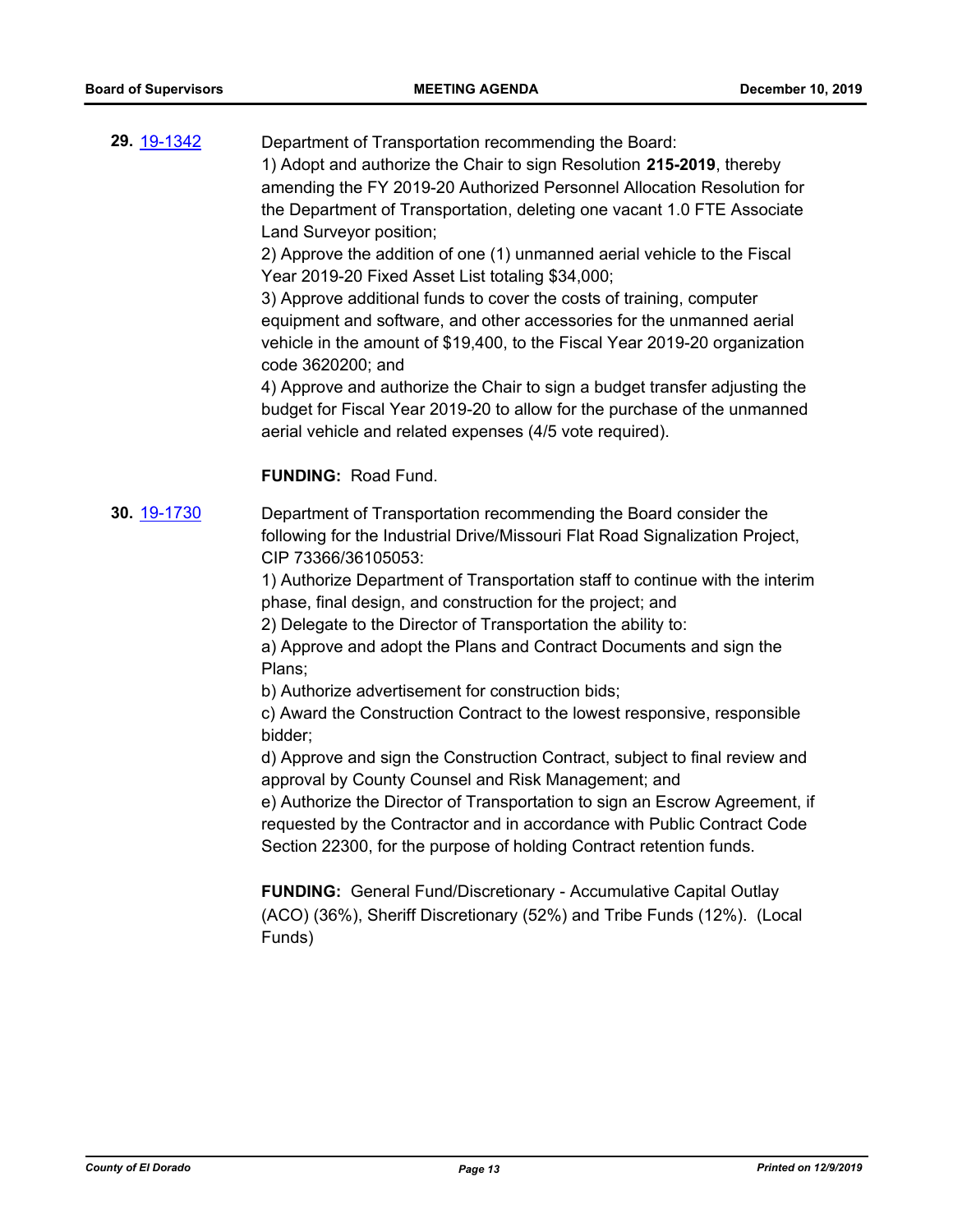| 31. 19-0998 | Department of Transportation recommending the Board consider the<br>following pertaining to the Henningsen Lotus Park & Latrobe Railroad<br>Storm Damage Repairs Project, CIP 99455/36209026 &<br>99454/36209025, Contract 4025:<br>1) Approve and adopt the Plans and Contract Documents and authorize<br>the Chair to sign the Plans; and<br>2) Authorize advertisement for construction bids.                                                                                                                                                                                                                                                                                                                                                                                                                                                                                                                                                                                                                                                                                                                                                                                                                                                                                                                                                                                                                                          |
|-------------|-------------------------------------------------------------------------------------------------------------------------------------------------------------------------------------------------------------------------------------------------------------------------------------------------------------------------------------------------------------------------------------------------------------------------------------------------------------------------------------------------------------------------------------------------------------------------------------------------------------------------------------------------------------------------------------------------------------------------------------------------------------------------------------------------------------------------------------------------------------------------------------------------------------------------------------------------------------------------------------------------------------------------------------------------------------------------------------------------------------------------------------------------------------------------------------------------------------------------------------------------------------------------------------------------------------------------------------------------------------------------------------------------------------------------------------------|
|             | <b>FUNDING:</b> Local and state discretionary funding initially (100%).<br>Department of Transportation staff working with the Federal Emergency<br>Management Agency and the California Office of Emergency Services to<br>obtain reimbursement. Latrobe Project: Local funds coming from Parks<br>Project Savings in the Accumulative Outlay Fund, SPTC JPA, and<br>Ponderosa Quimby Fund; HLP Project: Local funds coming from HLP Trust<br>fund. (Local, State, and Federal Funds)                                                                                                                                                                                                                                                                                                                                                                                                                                                                                                                                                                                                                                                                                                                                                                                                                                                                                                                                                    |
| 32. 19-1617 | Planning and Building Department, Long Range Planning, recommending<br>the Board:<br>1) Find that the use of Ecological Preserve Endowment Funds to pay for<br>the preparation of the Immediate Needs Assessment and Management<br>Plan, as well to pay for the first year operations and management tasks for<br>the three properties, is consistent with the El Dorado County General Plan,<br>pursuant to Government Code Section 65402 and Chapter 130.71<br>(Ecological Preserve Fee) of the County Ordinance Code;<br>2) Authorize the Director of Planning and Building to allocate Ecological<br>Preserve Endowment Funds to pay for the preparation of an Immediate<br>Needs Assessment (to define first year estimated operations and<br>management costs) and a Management Plan for three properties<br>previously acquired by the County to be added to the Pine Hill Preserve,<br><b>Cameron Park Unit:</b><br>a) Detmold property (APN 070-261-082);<br>b) Scariot-DeWolf property (APN 109-230-012); and<br>c) Carriage Hills property (APNs: 070-261-077,-079,-080, and -081); and<br>3) Authorize the Planning and Building Director to allocate Ecological<br>Preserve Endowment Funds in the not-to-exceed amount of \$194,000 to<br>perform any specialized cleanup and maintenance work included in the first<br>year operations and management program that might be required by the<br>Immediate Needs Assessment. |

**FUNDING:** Ecological Preserve Endowment Fund.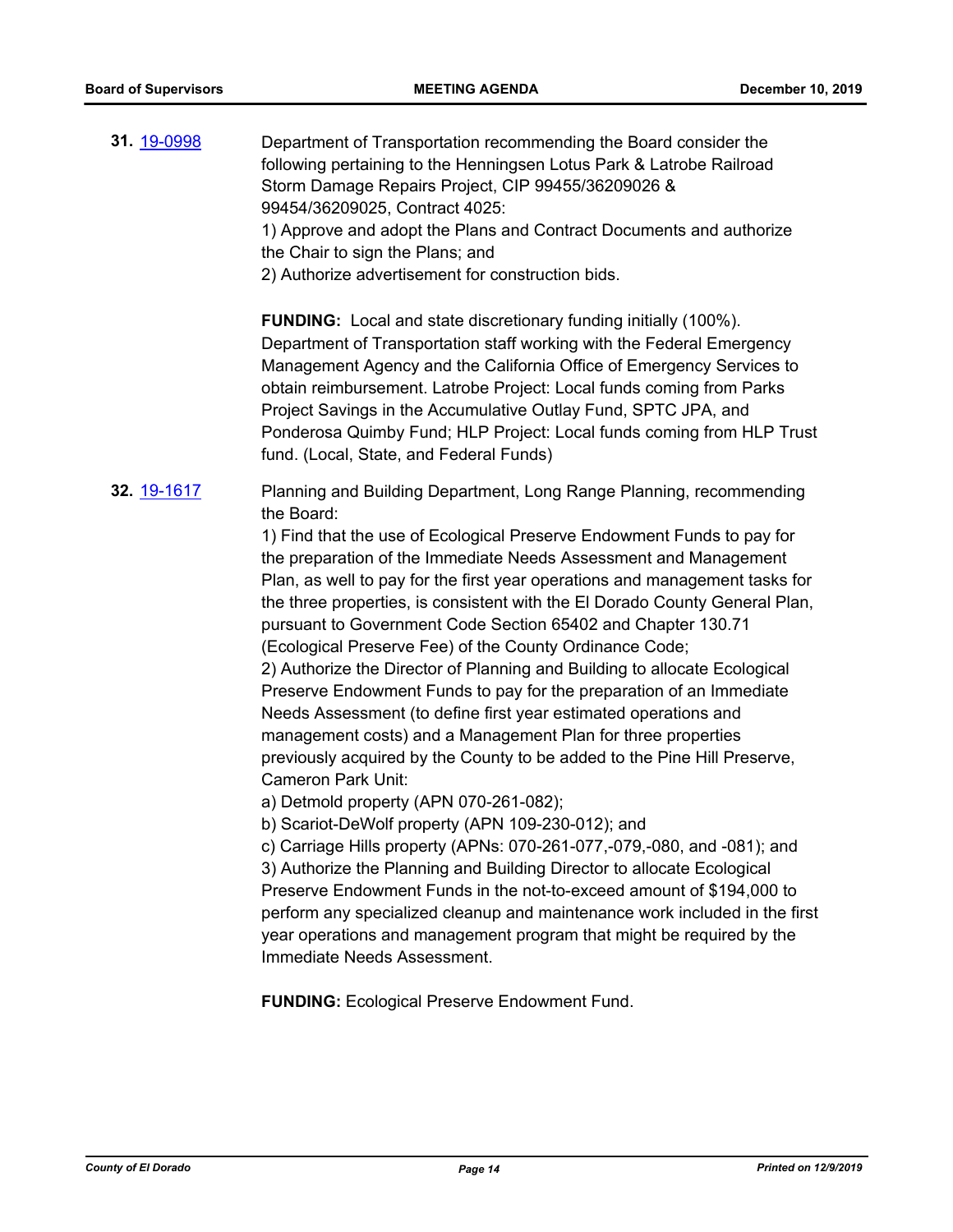**33.** [19-1754](http://eldorado.legistar.com/gateway.aspx?m=l&id=/matter.aspx?key=27078) Planning and Building Department recommending the Board approve and authorize the Chair to execute agreement 4314 for the provision of imagery services with Planet Labs, Inc., which will be used for geographic information systems to provide updated satellite imagery of the County for the primary use of identifying illegal cannabis cultivation, in an amount not to exceed \$491,827 for the period of three years upon final execution by both parties.

**FUNDING:** Commercial Cannabis Tax. (General Fund)

**34.** [19-1731](http://eldorado.legistar.com/gateway.aspx?m=l&id=/matter.aspx?key=27055) Planning and Building Department and Human Resources Department recommending the Board:

> 1) Adopt and authorize the Chair to sign Resolution **214-2019**, amending the Fiscal Year 2019-20 Authorized Personnel Allocation Resolution to: a) Add one Senior Planner (1.0 FTE) position to the Planning and Building Department, Economic Development Division;

b) Add two Development Technician (2.0 FTE) positions to the Planning and Building Department, Planning Division;

c) Add one Senior Office Assistant (1.0 FTE) position to the Planning and Building Department, Planning Division; and

d) Add one Office Assistant I/II (1.0 FTE) position to the Planning and Building Department, Planning Division;

2) Direct that the above changes be added to the Fiscal Year 2019-20 Position Allocation Schedule;

3) Provide authorization to the Director of Human Resources to make, if needed, any technical corrections to the authorized personnel allocations for the Planning and Building Department;

4) Authorize an increase in revenues and appropriations in the Planning and Building Department's Fiscal Year 2019-20 Budget for extra help, overtime and the cost for the Facilities Division to create new office spaces for the new positions;

5) Approve and authorize the Chair to sign the attached budget transfer form adjusting the budget for Fiscal Year 2019-20 in the amount of \$389,000 to accommodate projected expenditures for the Planning and Building Department and allow the corresponding General Funds to be transferred to the Planning and Building Department index. (4/5 vote required)

**FUNDING:** Permit Revenue, Transient Occupancy Tax, and General Fund.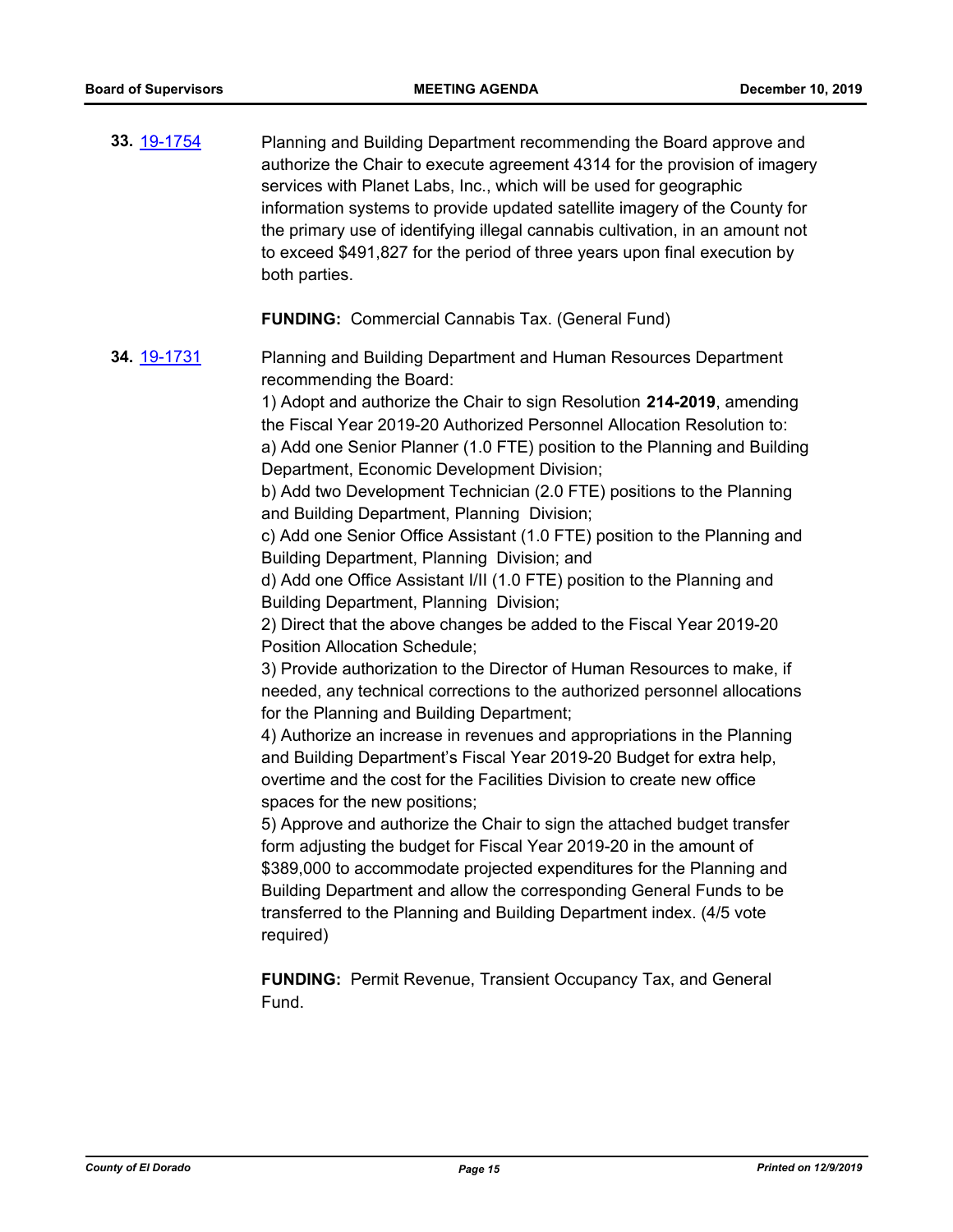#### **35.** [19-1549](http://eldorado.legistar.com/gateway.aspx?m=l&id=/matter.aspx?key=26871)

Planning and Building Department recommending the Board approve the following agreements for on-call land use planning services for Commercial Cannabis:

1) Make findings that it is more feasible and economical to engage outside consultants to assist the County with Commercial Cannabis current planning and land use entitlement services on an as needed basis in accordance with Section 3.13.030 - Procedure of Chapter 3.13 (Contracting out) of Title 3 (Revenue and Finance), in the County Code of Ordinances;

2) Award Request for Proposal 19-961-082 for the provision of on-call commercial cannabis current planning activities and land use entitlement services, to Helix Environmental and MIG, which will be used and paid by commercial cannabis applicants;

3) Authorize the Planning and Building Department to negotiate a 3-year Agreement for Services with Helix Environmental in an amount not to exceed \$200,000;

4) Authorize the Planning and Building Department to negotiate a 3-year Agreement for Services with MIG in an amount not to exceed \$200,000; 5) Authorize the Purchasing Agent to execute said Agreements, contingent upon County Counsel and Risk Management review, including minor revisions as required; and

6) Authorize the Chair to execute an amendment to the Fiscal Year 2019-20 Adopted Budget, increasing expenses and revenues by \$100,000 for the first year of the Agreement and budgeting cannabis fee revenue sufficient to cover the first year cost (4/5 vote required).

**FUNDING:** Commercial Cannabis fees.

**36.** [19-1742](http://eldorado.legistar.com/gateway.aspx?m=l&id=/matter.aspx?key=27066) Surveyor's Office recommending the Board: Adopt and authorize the Chair to sign Resolution **231-2019** for Abandonment of Easement 19-0004; to abandon a portion of a public utility easement on Lot 12, as shown on the final map of The Promontory Village No. 2, recorded in Book I of Subdivisions at Page 135, identified as Assessor's Parcel Number 124-120-012 in the community of El Dorado Hills, Supervisorial District 1.

**FUNDING:** Application Fees. (General Fund)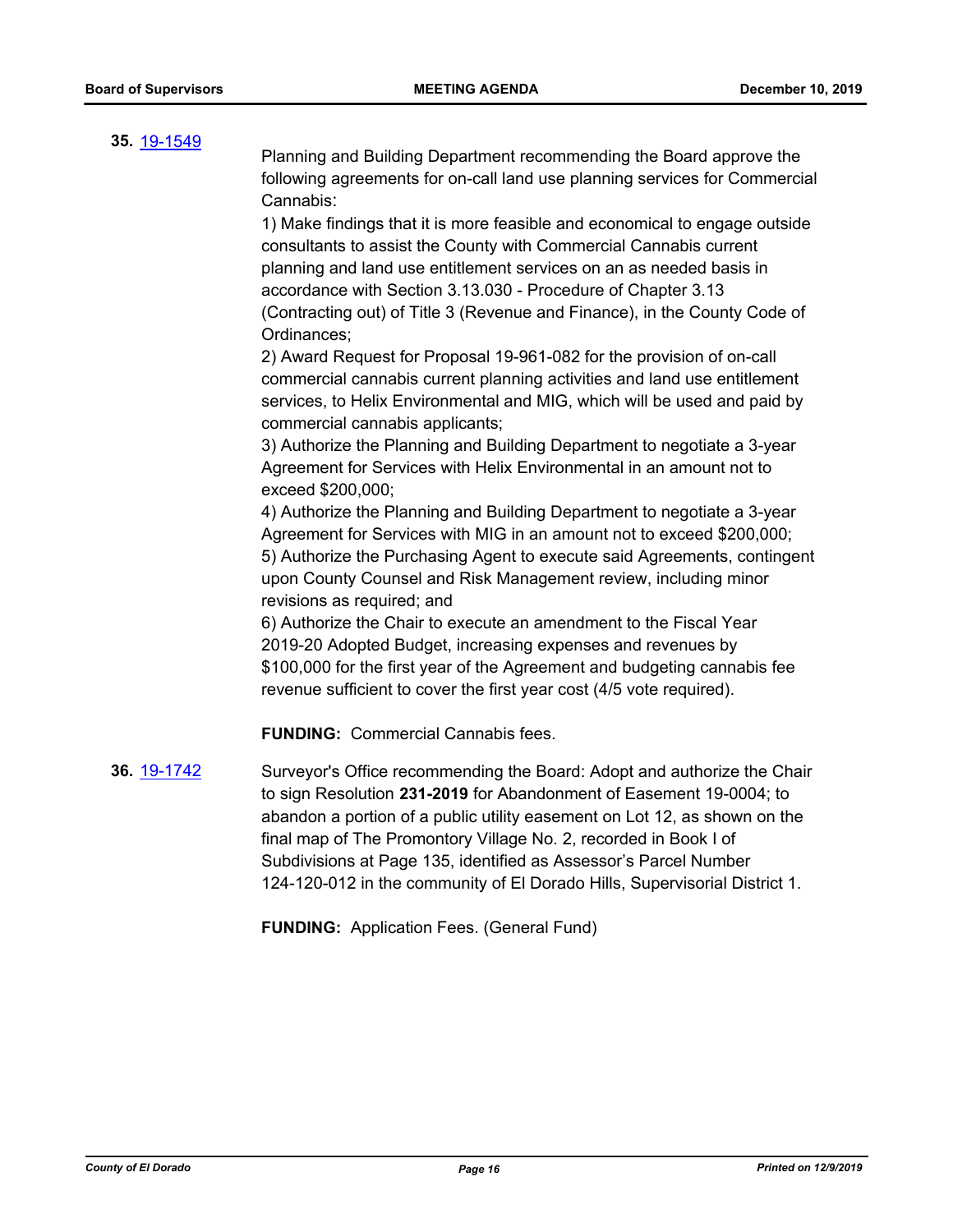#### **LAW AND JUSTICE - CONSENT ITEMS**

**37.** [19-1573](http://eldorado.legistar.com/gateway.aspx?m=l&id=/matter.aspx?key=26897) District Attorney and Sheriff's Office recommending the Board approve and authorize the Chair to sign the Certifications and Assurances for the Edward Byrne Memorial Justice Assistance Grant (JAG) Program Fiscal Year 2019 application in order to accept the grant award.

**FUNDING:** Justice Assistance Grant Program.

**38.** [19-1605](http://eldorado.legistar.com/gateway.aspx?m=l&id=/matter.aspx?key=26929) Probation Department recommending the Board: 1) Approve and authorize the Chair to sign Amendment II to Agreement for Services 3073 with SCRAM of California, for the Electronic Monitoring Program (home detention as a custody alternative) to increase the amount of the contract by \$25,000 for a total not to exceed amount of \$340,000 for the term of June 19, 2018 through December 31, 2019; and 2) Authorize the Purchasing Agent, or designee, to execute further documents relating to Agreement for Services 3073, including amendments which do not increase the maximum dollar amount or term of the Agreement, and contingent upon approval by County Counsel and Risk Management.

**FUNDING:** Public Safety Realignment (AB 109).

#### **END CONSENT CALENDAR**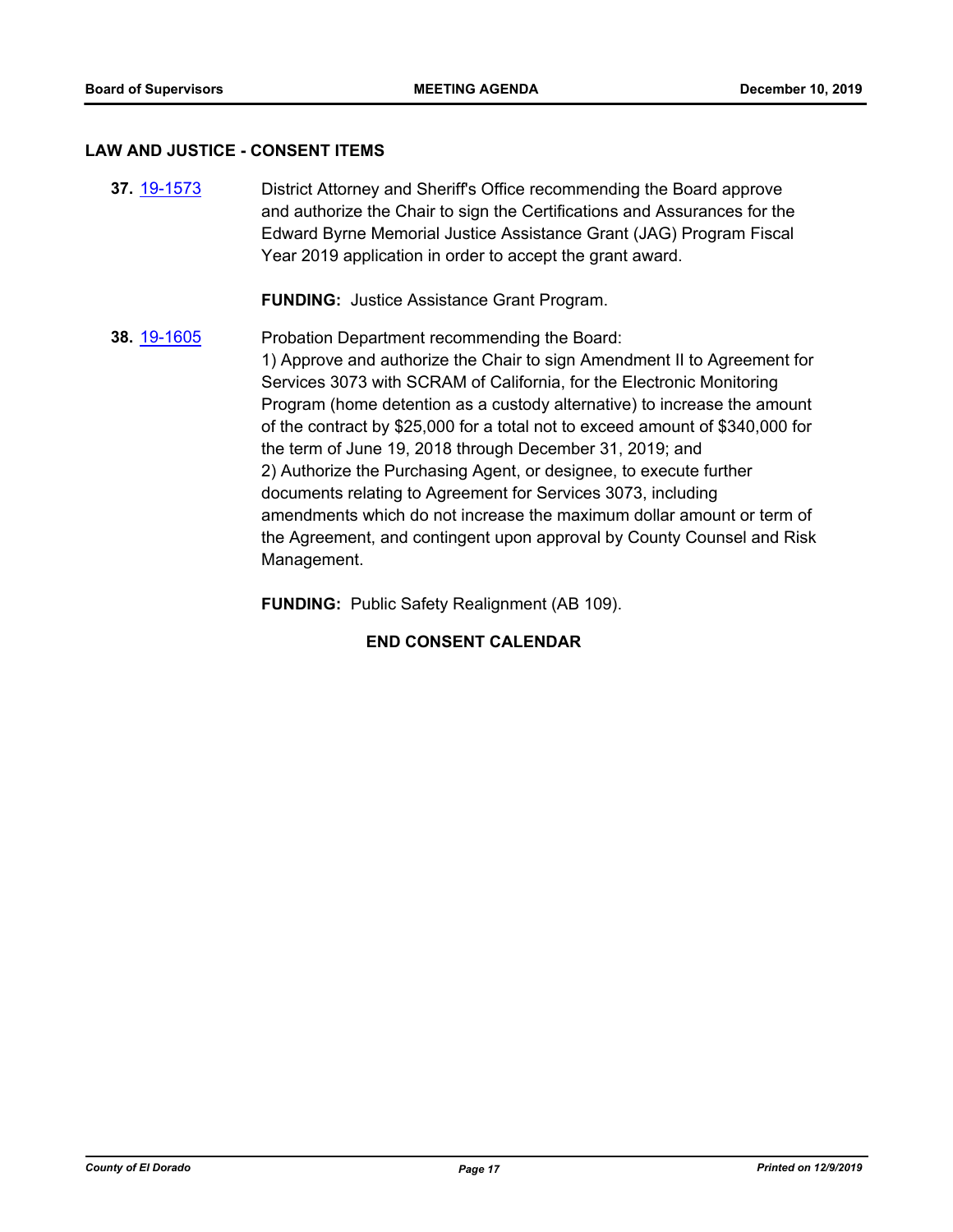#### **DEPARTMENT MATTERS (Items in this category may be called at any time)**

**39.** [19-1734](http://eldorado.legistar.com/gateway.aspx?m=l&id=/matter.aspx?key=27058) Chief Administrative Office recommending the Board: 1) Approve the **Introduction** (First Reading) of Ordinance **5116** amending Title 3 - Revenue and Finance Ordinance of the El Dorado County Ordinance Code, Chapter 3.13 - Contracting Out; and 2) Waive the full reading of the Ordinance, read by title only and continue this matter to December 17, 2019, for **Final Passage** (Second Reading). (Est. Time: 10 Min.)

#### **FUNDING:** N/A

**40.** [19-1759](http://eldorado.legistar.com/gateway.aspx?m=l&id=/matter.aspx?key=27083) Clerk of the Board recommending the Board appoint a Member and an Alternate to the California State Association of Counties for 2020. (Est. Time: 5 Min.)

#### **11:00 A.M. - TIME ALLOCATION**

**41.** [19-1741](http://eldorado.legistar.com/gateway.aspx?m=l&id=/matter.aspx?key=27065) Health and Human Services Agency recommending the Board, acting as the Governing Board of the In-Home Supportive Services Public Authority: 1) Receive a presentation by members of the In-Home Supportive Services Advisory Committee; and 2) Receive and file the Fiscal Year 2018-2019 In-Home Supportive Services Public Authority and Advisory Committee Annual Report. (Est. Time: 10 Min.)

> **FUNDING:** 24% State funding, 54% Federal, and 22% County General Fund.

**42.** [19-1513](http://eldorado.legistar.com/gateway.aspx?m=l&id=/matter.aspx?key=26835) Environmental Management Department recommending the Board consider the following: 1) Consider the **Introduction** (First Reading) of Ordinance **5115** amending in its entirety Chapter 8.39, Well Standards, Ordinance No. 4110, of the El Dorado County Ordinance Code pertaining to Well Construction and Water Supply Standards; and 2) Waive full reading of and continue Ordinance **5115** to December 17, 2019 for **Final Passage** (Second Reading). (Est. Time: 10 Min.)

> **FUNDING:** General Fund / Environmental Health Permit fees (no change to current cost or revenue).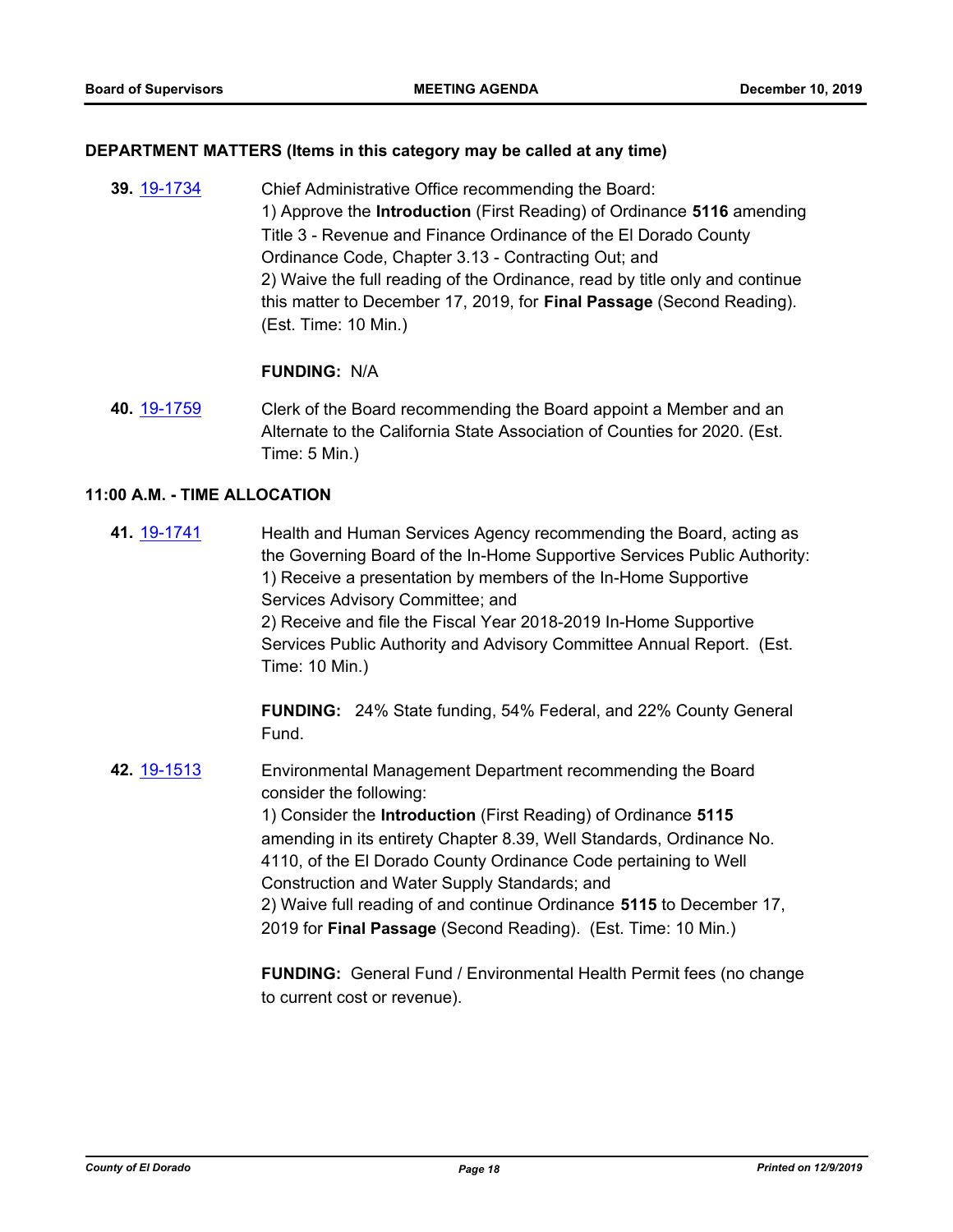**43.** [19-1514](http://eldorado.legistar.com/gateway.aspx?m=l&id=/matter.aspx?key=26836) Environmental Management Department recommending the Board consider the following:

1) Consider the **Introduction** (First Reading) of Ordinance **5114** amending in its entirety Chapter 8.38 - Hazardous Materials, Ordinance No. 4101 of the El Dorado County Ordinance Code pertaining to Hazardous Materials, thereby repealing in their entirety both Chapter 8.40 - Underground Storage Tanks, and Chapter 8.41 - Fuel Containing MTBE, and consolidating Chapter 8.40 into the revised Chapter 8.38; and 2) Waive full reading of and continue Ordinance **5114** to December 17, 2019 for **Final Passage** (Second Reading). (Est. Time: 10 Min.)

**FUNDING:** General Fund / Hazardous Materials Permit fees (no change to current cost or revenue).

#### **2:00 P.M. - TIME ALLOCATION**

**44.** [19-1755](http://eldorado.legistar.com/gateway.aspx?m=l&id=/matter.aspx?key=27079) HEARING - To consider the recommendation of the Planning Commission on amending the General Plan Economic Development Element with the removal of Policy 10.1.6.4; and the Planning Commission recommending the Board take the following actions:

> 1) Determine that pursuant to the California Environmental Quality Act (CEQA) Guidelines Section 15378(b)(4), there is no evidence that the proposed amendment to remove language specific to how Transient Occupancy Tax is spent qualifies this action as a "project" and therefore is exempt from CEQA review;

2) Approve General Plan Amendment to remove Economic Development Policy 10.1.6.4 which states, "The majority of transient occupancy tax generated revenue shall be directed toward the promotion of tourism, entertainment, business and leisure travel in El Dorado County."; and 3) Adopt and authorize the Chair to sign Resolution **216-2019** for said General Plan Amendment.

**45.** [19-1818](http://eldorado.legistar.com/gateway.aspx?m=l&id=/matter.aspx?key=27142) Chief Administrative Office recommending the Board consider and approve new budget policy pertaining to distribution of annual Transient Occupancy Tax revenues, pursuant to prior Board direction, and pending approval of actions recommended with Legistar Item 19-1755. (Est. Time: 20 Min.)

**FUNDING:** Transient Occupancy Tax. (General Fund)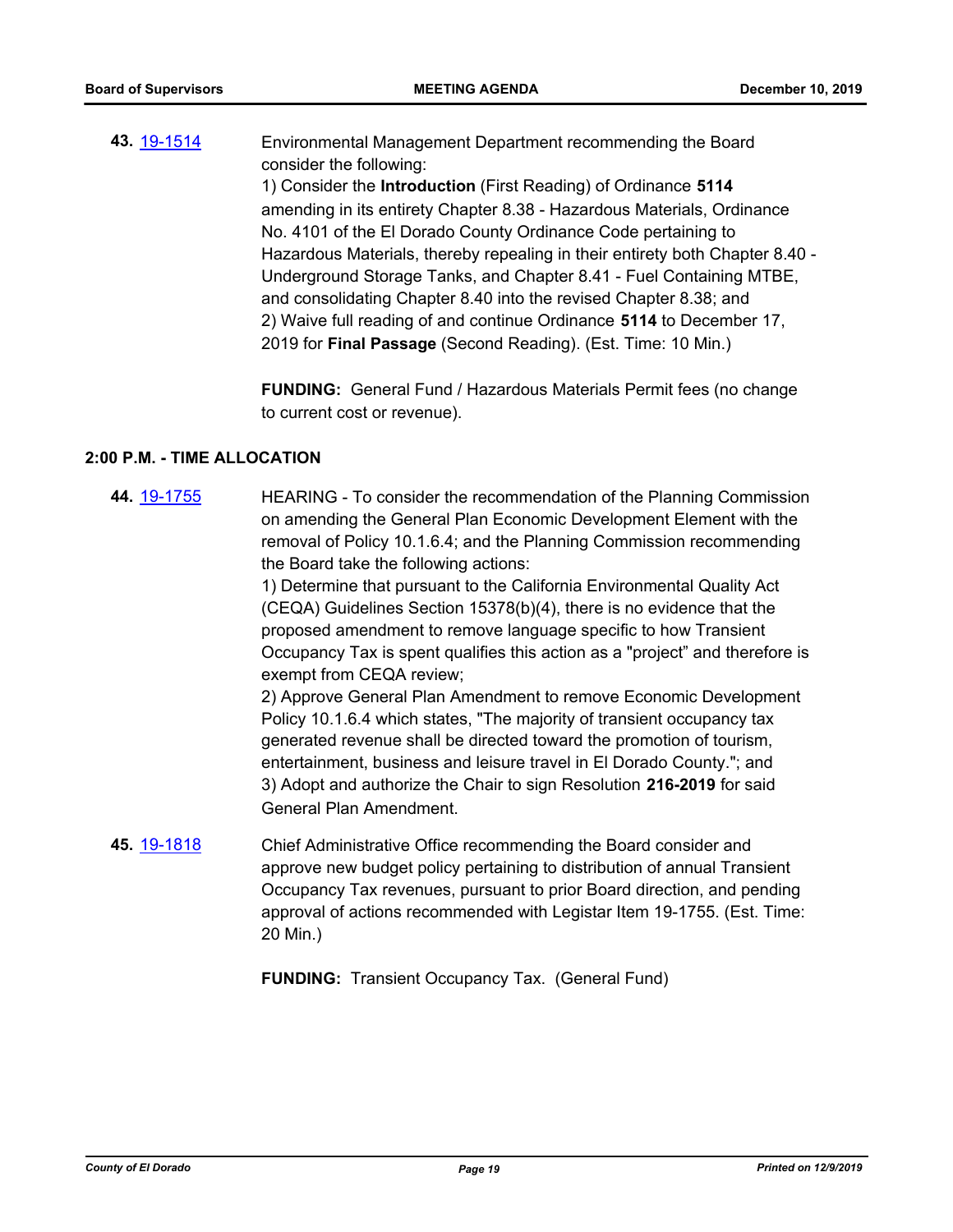**46.** [19-1714](http://eldorado.legistar.com/gateway.aspx?m=l&id=/matter.aspx?key=27038) HEARING - To consider a request submitted by Joe Harn appealing the Planning Commission's October 24, 2019 approval of Planned Development PD18-0005/Tentative Subdivision Map TM18-1536/Serrano Village J7 to allow a Development Plan for the proposed subdivision; a Tentative Subdivision Map creating 65 single family residential lots and six landscape lots; and Design Waivers of the El Dorado County Design and Improvement Standard Manual road improvement standards on property identified by Assessor's Parcel Number 123-040-011, consisting of 9.86 acres, in the El Dorado Hills area; and staff recommending the Board take the following actions: 1) Find that the project is Statutorily Exempt pursuant to Section 15182 of the California Environmental Quality Act Guidelines; and 2) Deny the appeal, thereby upholding the Planning Commission's October

24, 2019, approval of Planned Development PD18-0005/Tentative Subdivision Map TM18-1536 based on the Findings (Attachment B) and subject to the Conditions of Approval (Attachment C). (Supervisorial District 1) (Est. Time: 30 Min.)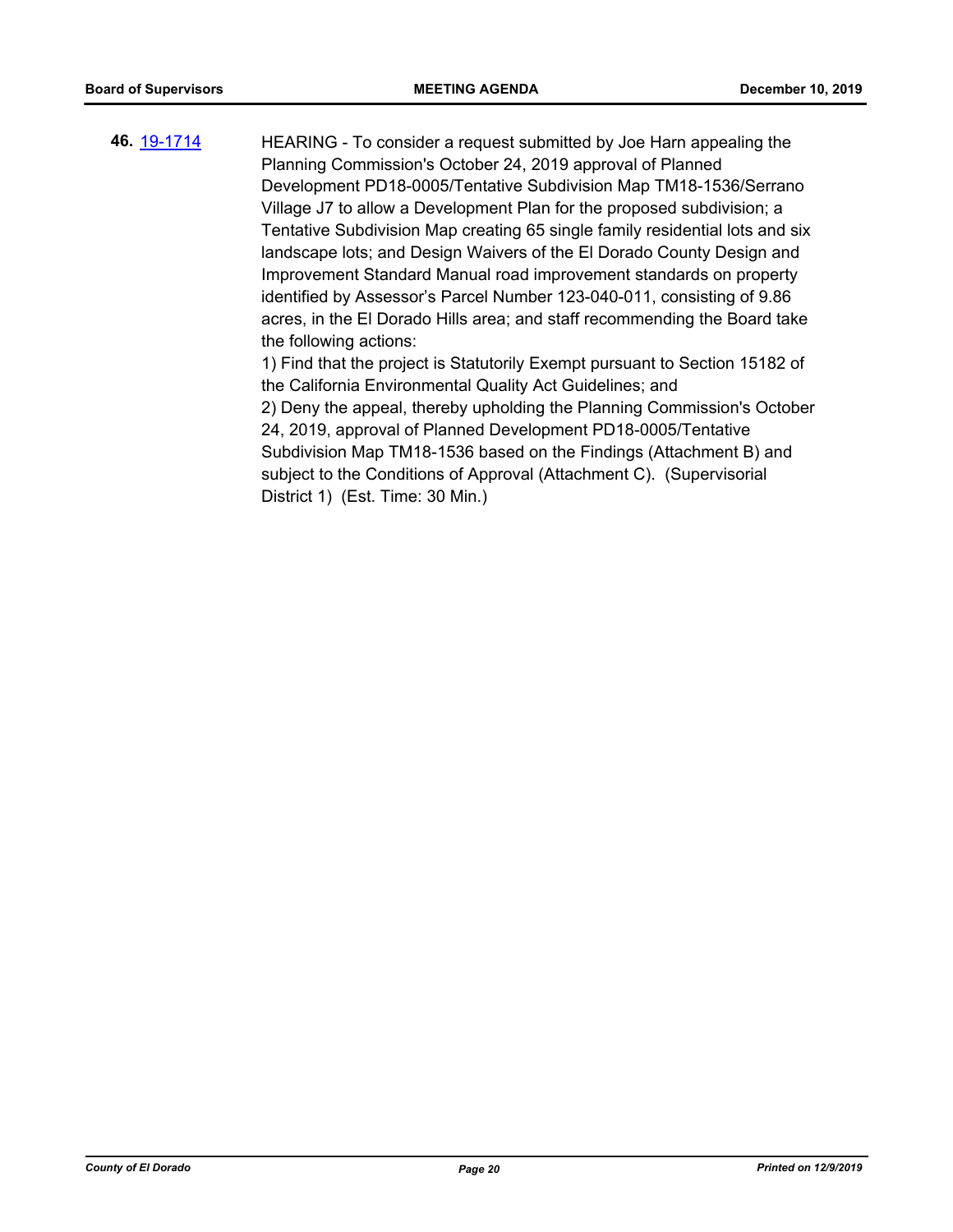## **3:00 P.M. - TIME ALLOCATION**

**47.** [19-1702](http://eldorado.legistar.com/gateway.aspx?m=l&id=/matter.aspx?key=27026) Department of Transportation recommending the Board take the following actions related to the Mosquito Road Bridge at South Fork American River Project, CIP 77126/36105028: 1) Receive a presentation regarding the latest project development including design alternative details for the replacement of the Mosquito Road Bridge; 2) Direct staff to continue with final design utilizing the recommended design detail alternative; 3) Adopt the Addendum to the Final Environmental Impact Report certified by the Board on August 8, 2017 for the project; and 4) Approve the project as revised in the Addendum to the certified Environmental Impact Report. (Est. Time: 45 Min.) **FUNDING:** Highway Bridge Program Funds. (100% Federal Funds)

#### **ITEMS TO/FROM SUPERVISORS**

**CAO UPDATE**

**ADJOURNMENT**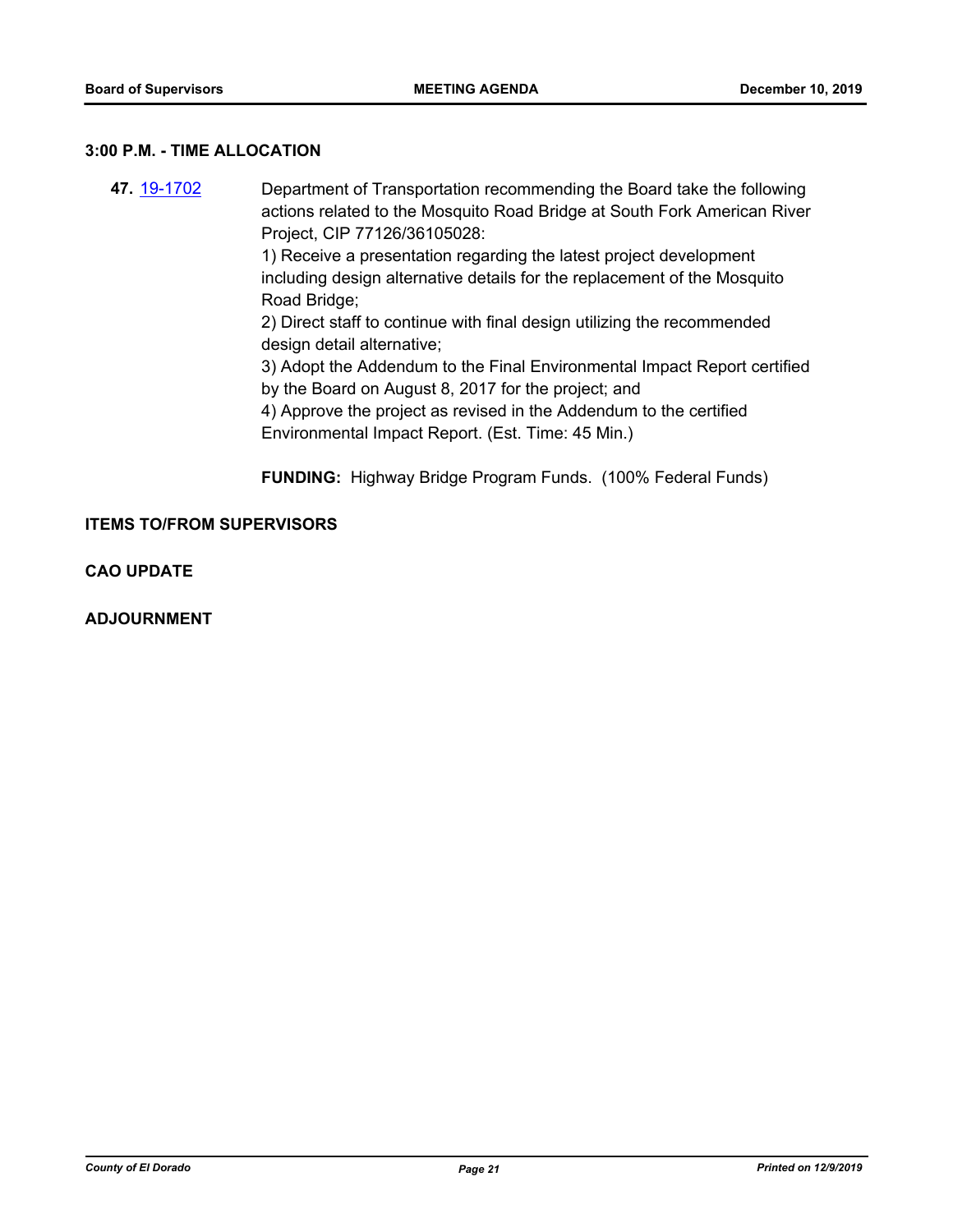#### **CLOSED SESSION**

- **48.** [19-1713](http://eldorado.legistar.com/gateway.aspx?m=l&id=/matter.aspx?key=27037) **Pursuant to Government Code Section 54957- Public Employee Performance Evaluation.** Title: Clerk of the Board of Supervisors. (Est. Time: 15 Min.)
- **49.** [19-1766](http://eldorado.legistar.com/gateway.aspx?m=l&id=/matter.aspx?key=27090) **Pursuant to Government Code Section 54957.6 Conference with Labor Negotiator**: County Negotiator: Director of Human Resources and/or designee. Employee organizations: Operating Engineers Local No. 3 representing employees in the Trades & Crafts Bargaining Unit; El Dorado County Probation Officers Association; and El Dorado County Deputy County Counsel Association. (Est. Time: 20 Min.)
- **50.** [19-1729](http://eldorado.legistar.com/gateway.aspx?m=l&id=/matter.aspx?key=27053) **Pursuant to Government Code Section 54957.6 Conference with Labor Negotiator**: County Negotiator: Director of Human Resources and/or designee. Employee organizations: El Dorado County Employees' Association representing employees in the Supervisory, Professional, and General Bargaining Units; Operating Engineers Local No. 3 representing employees in the Trades & Crafts and Corrections Bargaining Units; El Dorado County Probation Officers Association; El Dorado County Deputy Sheriff's Association representing employees in the Law Enforcement Unit; El Dorado County Law Enforcement Management Association; El Dorado County Deputy County Counsel Association; El Dorado County Criminal Attorneys' Association; and El Dorado County Managers' Association (Est. Time: 15 Min.)
- **51.** [19-1791](http://eldorado.legistar.com/gateway.aspx?m=l&id=/matter.aspx?key=27115) **Pursuant to Government Code Section 54957- Public Employment.** Title: Director of Library Services Recruitment. (Est. Time: 15 Min.)